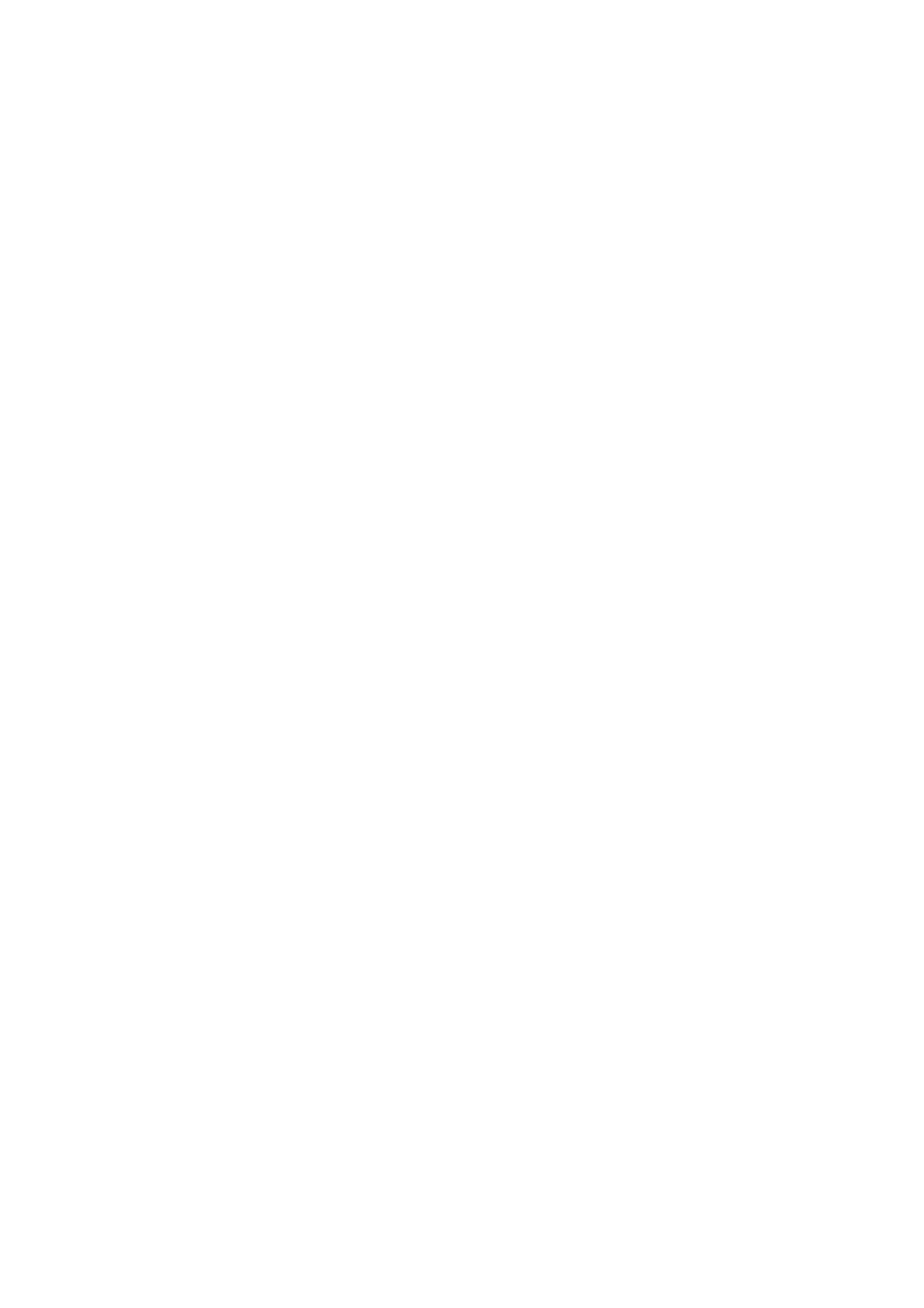

#### **About Gas Industry Co.**

Gas Industry Co was formed to be the co-regulator under the Gas Act.

As such, its role is to:

- recommend arrangements, including rules and regulations where appropriate, which improve:
	- the operation of gas markets;
	- access to infrastructure; and
	- consumer outcomes;
- administer, oversee compliance with, and review such arrangements; and
- report regularly to the Minister of Energy on the performance and present state of the New Zealand gas industry, and the achievement of Government's policy objectives for the gas sector.

#### **Authorship**

This paper was prepared by Ian Wilson<sup>1</sup>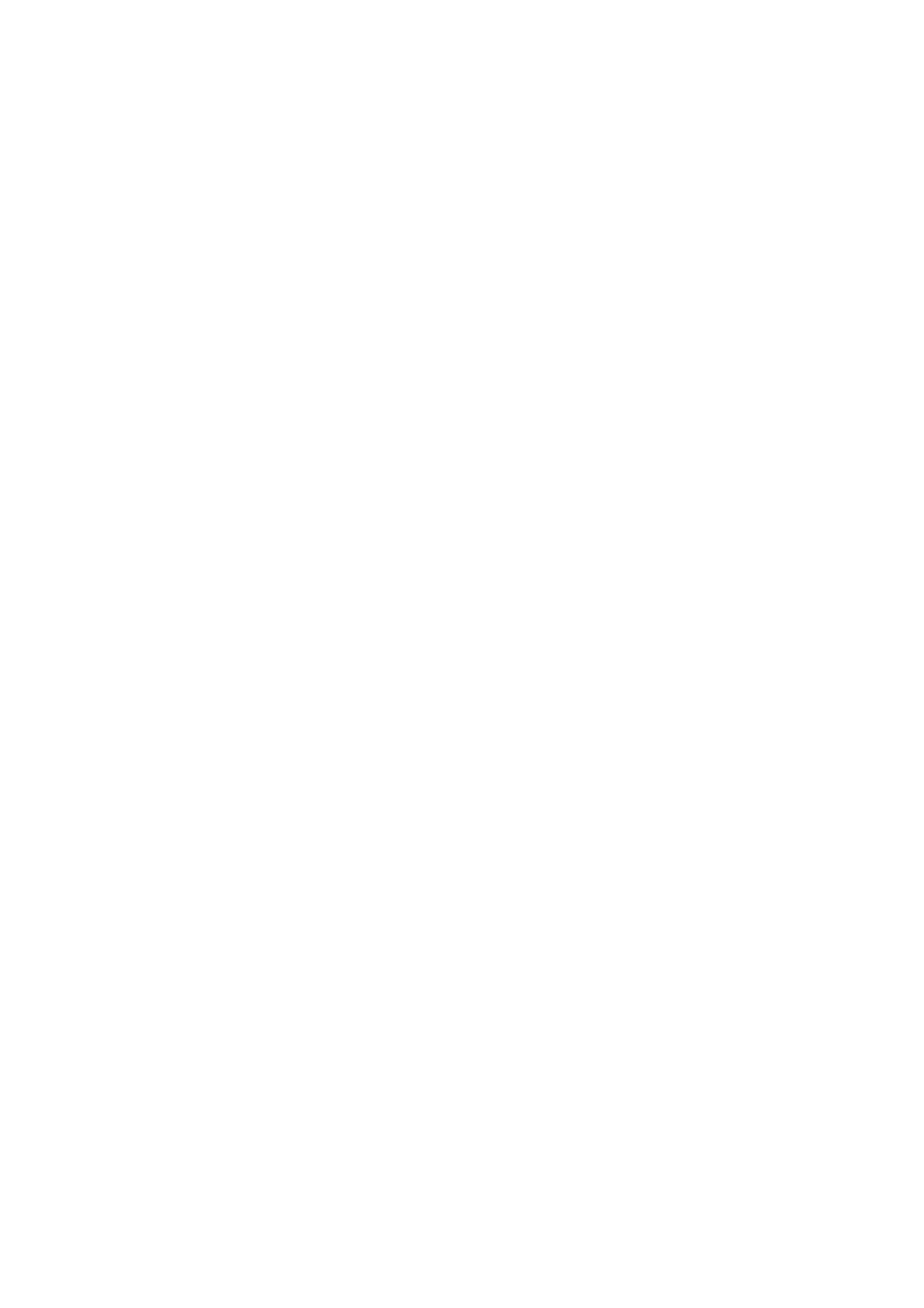### **Contents**

| 1                                               | <b>Introduction</b>                   | 1  |
|-------------------------------------------------|---------------------------------------|----|
| 2                                               | <b>Glossary and Illustrated Terms</b> | 5  |
| 3                                               | <b>Service Description</b>            | 9  |
| 4                                               | <b>Application Phase</b>              | 13 |
| 5                                               | <b>Planning Phase</b>                 | 17 |
| 6                                               | <b>Contract Negotiation Phase</b>     | 20 |
| 7                                               | <b>Design Phase</b>                   | 29 |
| 8                                               | <b>Construction Phase</b>             | 35 |
| <b>Appendix A</b><br><b>Documentation</b><br>39 |                                       |    |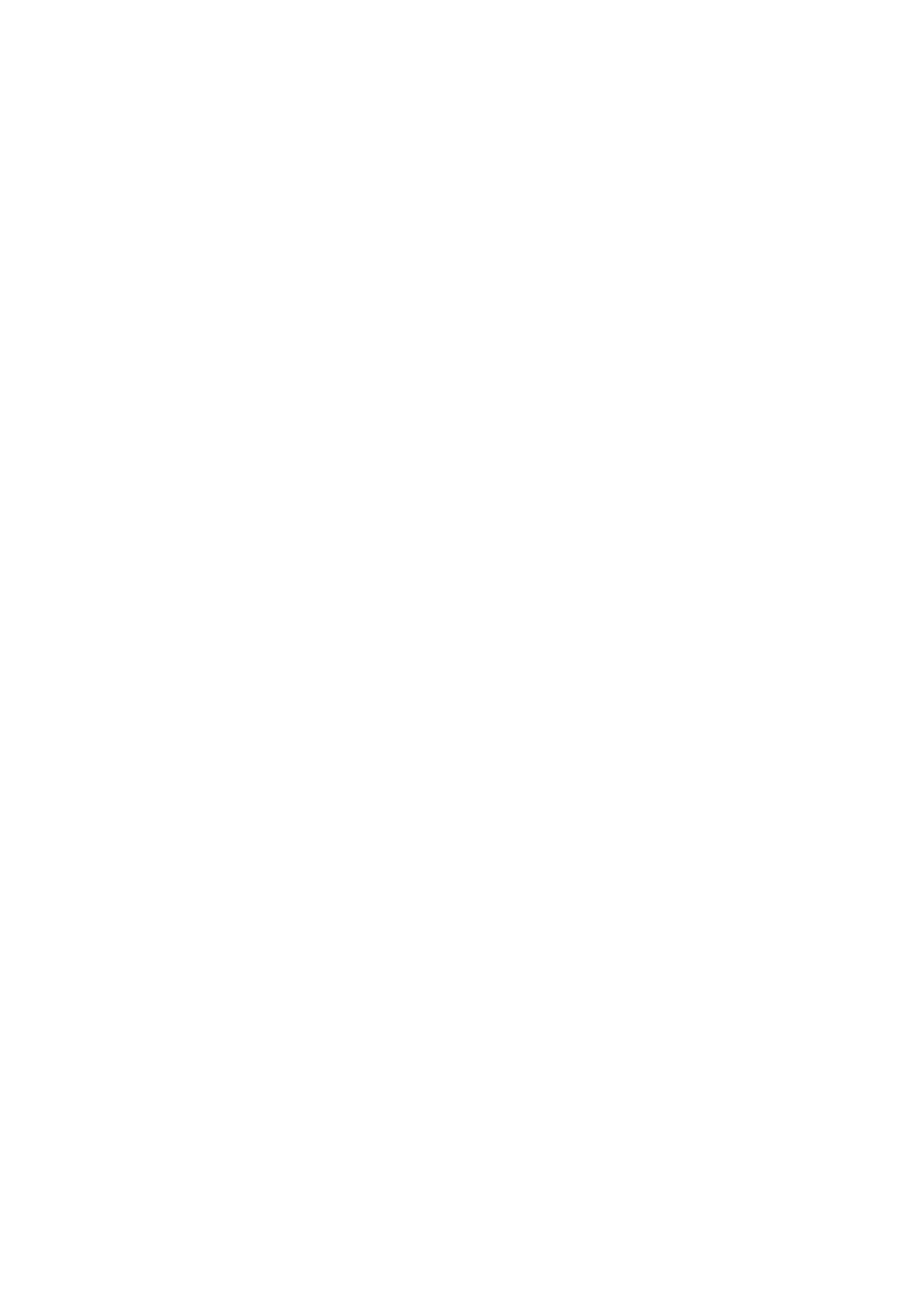# **1 Introduction**

#### **1.1 Context**

The Gas Act 1992 (Act) and the April 2008 Government Policy Statement on Gas Governance (GPS) provide for the development of arrangements that provide access to gas transmission pipelines on reasonable terms and conditions. The ability for parties such as gas producers, network owners or end-users to physically interconnect with pipelines is an intrinsic element of such access.

Gas Industry Co's 2006 review of transmission access issues identified a number of concerns relating to interconnection with transmission pipelines. Subsequent discussions between Gas Industry Co and interconnecting parties suggest that:

- interconnection processes are poorly defined, so that parties seeking interconnection are exposed to a substantial degree of uncertainty over project timing, and key decision points;
- technical requirements for interconnection equipment have been changed during the course of projects, causing uncertainty, delay and additional cost;
- roles and responsibilities have been confusing, in part because it is unclear when personnel are acting in the role of transmission system owner, contractor or technical operator; and
- liability/insurance matters have not been addressed until late in the process.

As the industry body under the Act, Gas Industry Co may recommend the introduction of rules or regulations to address these concerns, and achieve the objectives of the Act and GPS. However, Gas Industry Co considers that it is helpful to first develop guidelines that set out principles, procedures, documentation requirements, and arrangements for addressing disputes. These Guidelines represent Gas Industry Co's view on the features of good interconnection processes. It is hoped that the Guidelines will assist the industry to improve interconnection processes, without the need for further Gas Industry Co review, or possible regulatory intervention.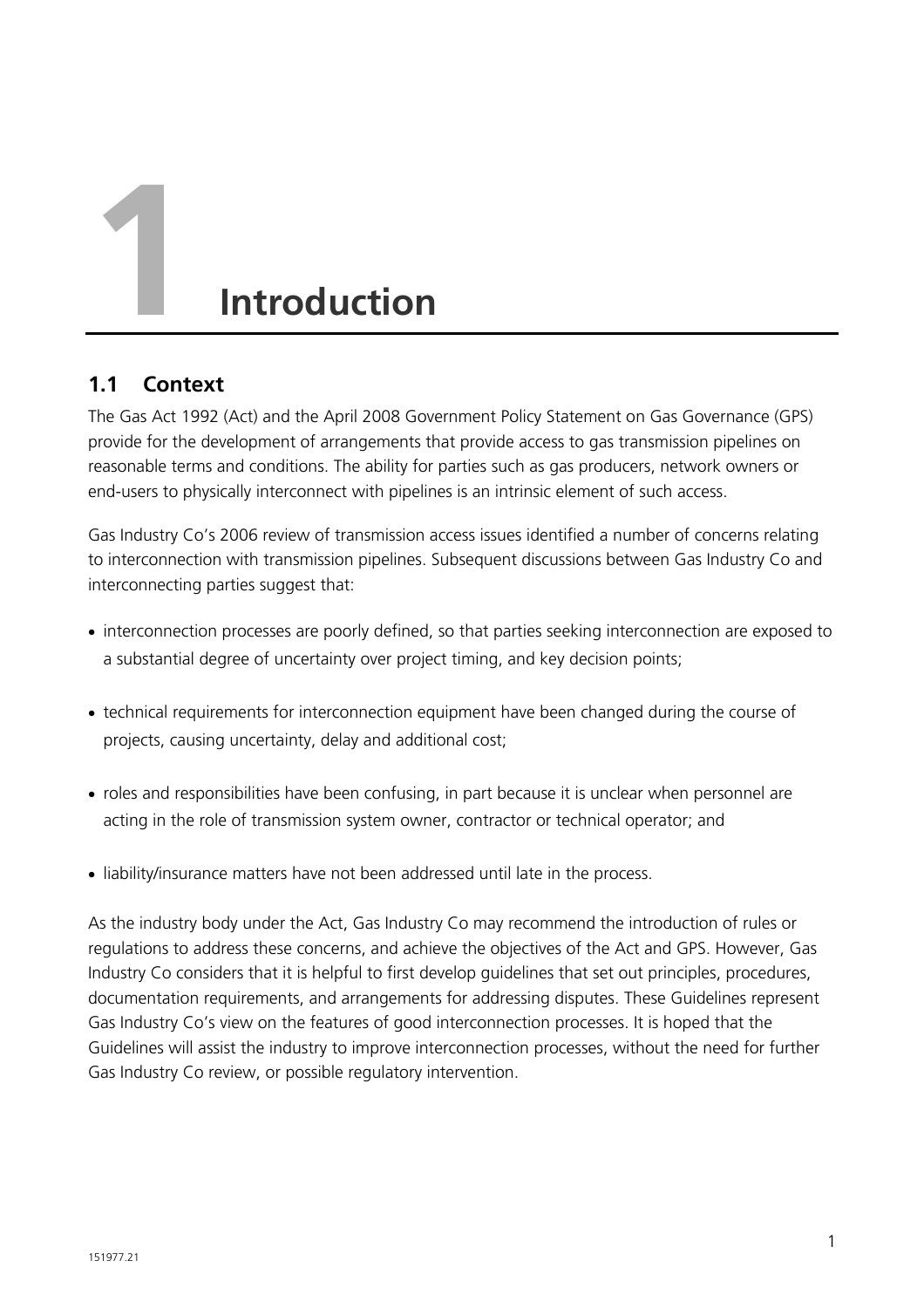Gas Industry Co will monitor the effectiveness of these Guidelines in meeting the Act and GPS objectives. If it is not satisfied with the degree of voluntary compliance, it may consider other options, including recommending rules or regulations to the Minister.

#### **1.2 Current Arrangements**

Open access to gas transmission pipelines in New Zealand began in the mid-1990s when Natural Gas Corporation (now Vector) introduced an open access regime for its transmission system. In 2005 the Maui pipeline, owned by the Maui Mining Companies<sup>1</sup> and managed by Maui Development Limited (MDL), also introduced an open access regime. The Maui pipeline had previously been used exclusively for the transport of Maui gas.

Open access effectively allows any party meeting the prudential requirements of a transmission system owner (TSO) to have gas transported through the system on posted terms and conditions. However, it may be necessary to first construct new interconnection stations where the party wishes to inject and/or withdraw gas from the transmission pipeline.

Section 2.12 of MPOC provides that MDL shall allow any person to connect to its pipeline if they demonstrate an ability to meet the requirements of MPOC, ensure there is no interference with the safe operation of the pipeline and indemnify MDL for loss arising from the installation of a new Welded Point. There is no such provision in the Vector Transmission Code (VTC). The VTC mainly relates to the relationship between Vector and parties transporting gas through its pipelines (its 'shippers', and not to the relationship between Vector and parties who own, or wish to develop, facilities that interconnect with Vector's pipelines. However, as with the Maui pipeline, interconnecting parties must satisfy minimum standards set by Vector. If a pipeline owner was to take advantage of its market power to unreasonably prevent access to its pipeline, the Commerce Act 1986 allows access seekers or the Commerce Commission to bring an action against it.

There have been several new interconnections to the transmission network since open access began. The Maui Pipeline Operating Code (MPOC) already included technical requirements for any new welded point<sup>2</sup>, and general requirements for any new party wishing to interconnect. MDL also publishes procedures for interconnection to the Maui pipeline. Vector similarly provides parties seeking interconnection (IPs) with its technical requirements and standard agreements. However, the new interconnections provided opportunities for the TSOs to refine their technical requirements and develop more detailed interconnection processes.

While both Vector and MDL have improved their interconnection processes, Gas Industry Co is concerned that some problems arising from recent interconnections to both the Maui and Vector

 $\frac{1}{1}$ 

<sup>&#</sup>x27; The companies with interests in the Maui Mining Companies Joint Venture are Shell (83.75%), OMV (10%) and Todd (6.25%).<br><sup>2</sup> 'Welded Point' is the term used in the MPOC to refer to the point of connection between the Maui interconnected party.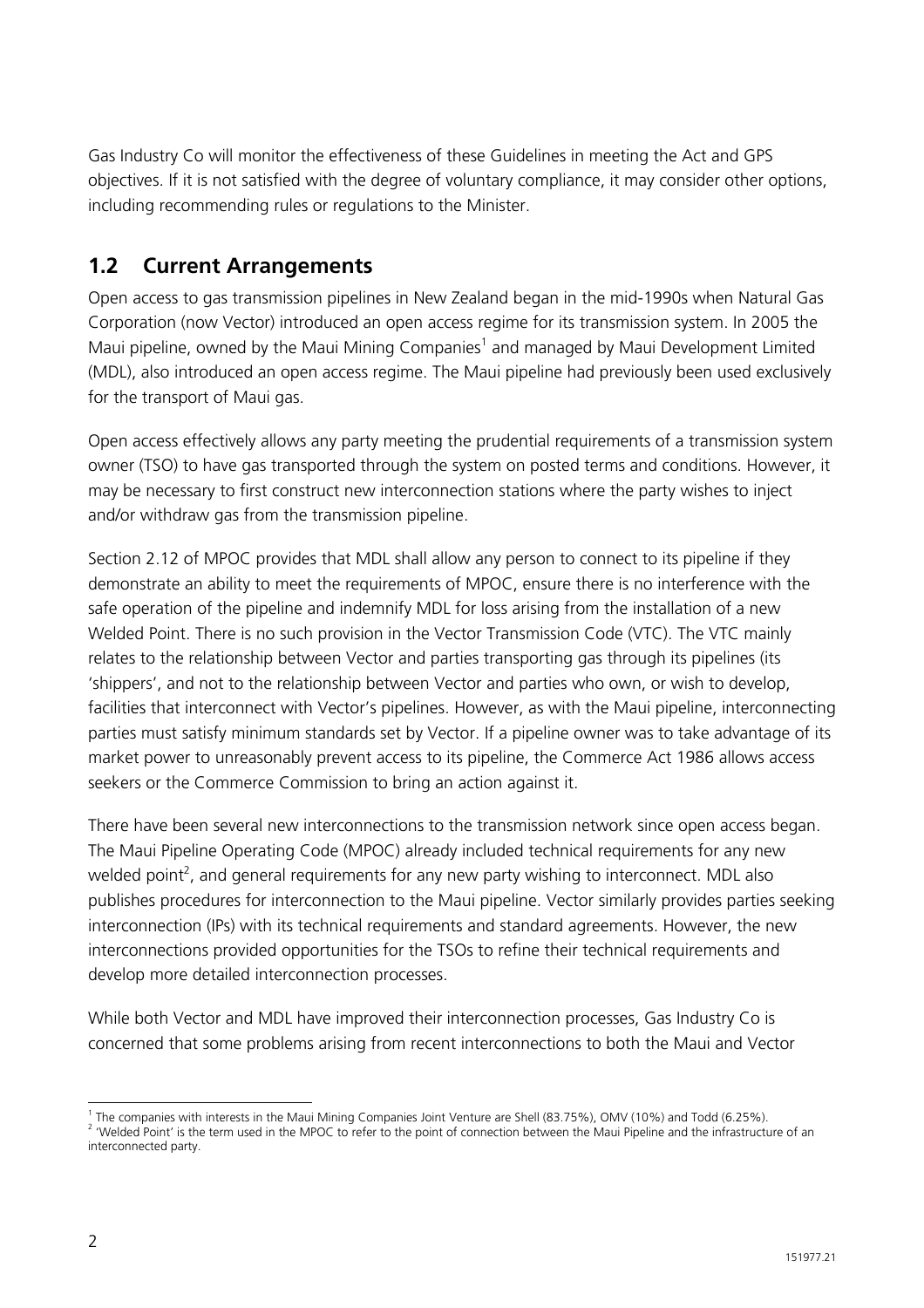pipelines might require further attention. These include unscheduled delays, confusion over roles, perceived financial barriers, and frustration that complaints are unresolved.

#### **1.3 Purpose**

Gas Industry Co considers that these Guidelines provide principles, procedures, and documentation requirements of a standard suitable for a TSO to develop its interconnection arrangements. Dispute resolution procedures are also proposed.

The objectives of the Guidelines are to:

- describe what a TSO's interconnection policy should address;
- describe the phases of interconnection, what should happen in each phase, and the key decision points;
- establish principles that should apply to the overall provision of an interconnection service, and to each phase of interconnection;
- encourage TSOs to adopt consistent interconnection documentation:
- establish clear responsibilities; and
- minimise barriers to entry by promoting transparency and efficiency.

#### **1.4 Scope of Guidelines**

The Guidelines first describe the information a TSO should make available about its interconnection service – see Chapter 3 Service Description. The Guidelines then address each phase of the interconnection process:

- $\bullet$  the Application Phase see Chapter 4 to the point where the TSO advises the IP it accepts the application;
- the Planning Phase see Chapter 5 which allots to the TSO and IP responsibilities for the ownership, design and construction of assets;
- the Contract Negotiation Phase see Chapter 6 where the TSO and IP settle the terms of the Interconnection Establishment Agreement (ICEA), if required, and Interconnection Agreement (ICA);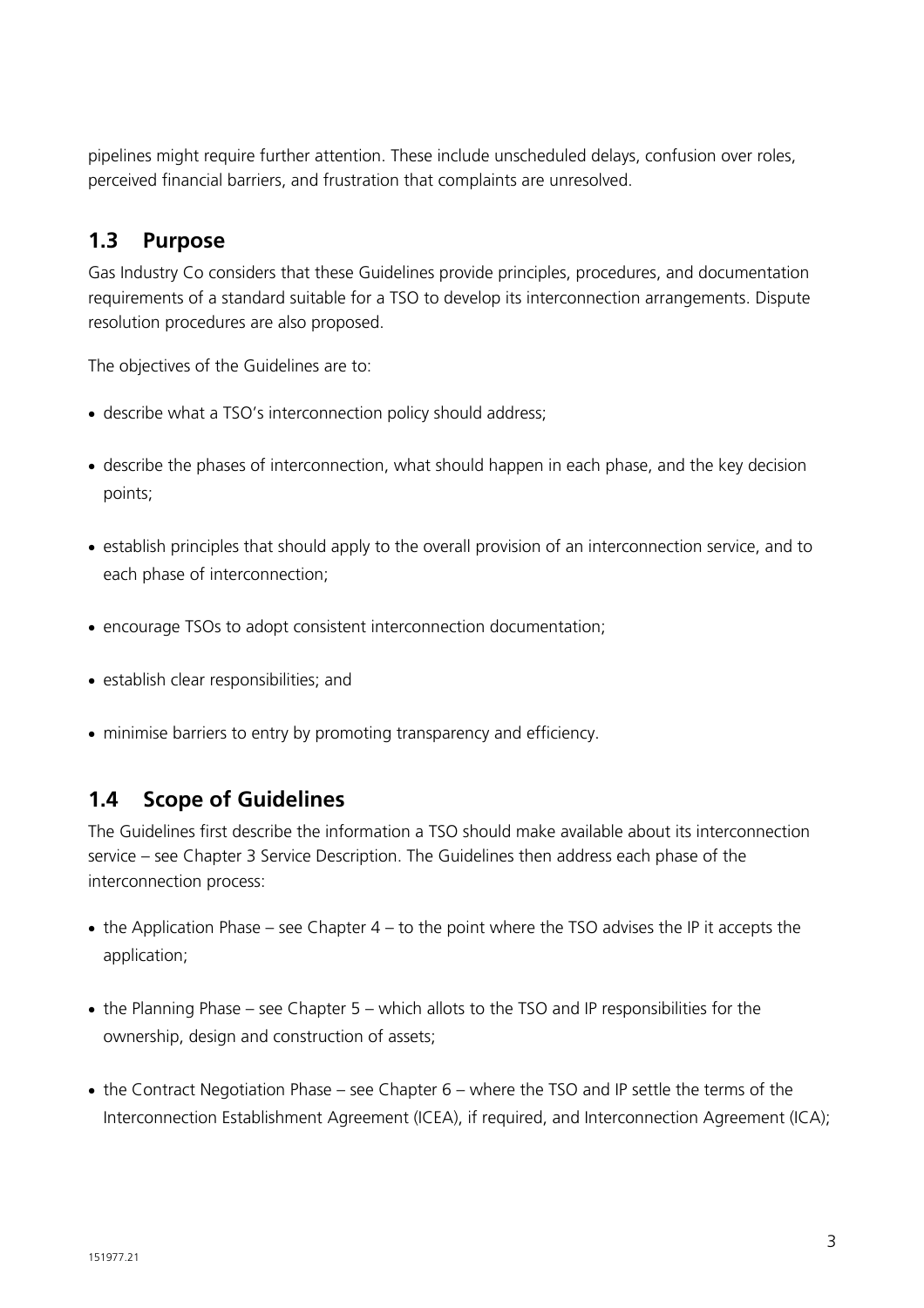- the Detailed Design Phase see Chapter 7 to the point where the TSO and Certifying Authority approve the design; and
- the Construction Phase see Chapter 8 to the point where the TSO approves the commissioning results and the station is available to 'go live'.

These phases are not necessarily strictly sequential, and some overlap of the phases should be expected. For example the Contract Negotiation phase is likely to overlap the Design phase because aspects of the design affect the operation of the station.

These Guidelines do not address the operation of the station. It is expected that the ICA addresses all aspects of the station operation.

The Guidelines are relevant to all interconnections between a TSO's assets and the assets of another party. These interconnections include receipt and delivery points and interconnections between transmission pipelines.

Capacity requirements are relevant to the design of interconnection metering and pressure control equipment and safety studies. However, the Guidelines do not address the provision of capacity for transporting gas between interconnection points<sup>3</sup>.



**Figure 1 - Scope of Guidelines** 

 3 Although it is accepted that at times it may be necessary to negotiate the ICA and TSA at the same time.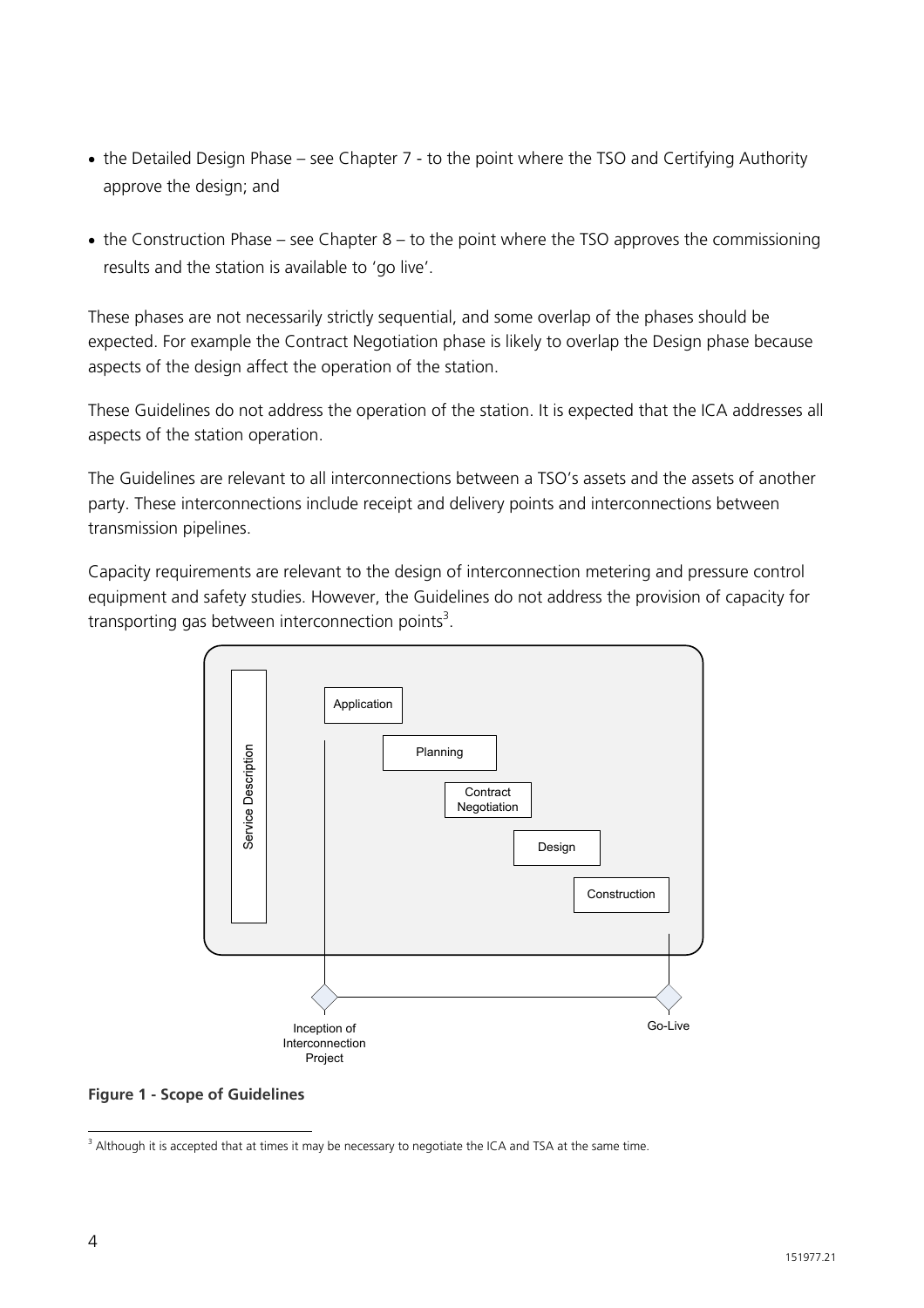

## **22 <b>Glossary and Illustrated Terms**

#### **2.1 Glossary**

| <b>Certifying Authority (CA)</b> | The Certifying Authority (CA) recognised by the Secretary of Labour, in<br>compliance with the HSE (Pipelines) Regulations 1999                                                                                                      |
|----------------------------------|--------------------------------------------------------------------------------------------------------------------------------------------------------------------------------------------------------------------------------------|
| delivery point                   | An interconnection point to a TSO's pipeline where gas is delivered<br>from the pipeline                                                                                                                                             |
| gas specification                | NZS 5442 as amended or replaced from time to time                                                                                                                                                                                    |
| <b>GPS</b>                       | Government Policy Statement                                                                                                                                                                                                          |
| <b>ICA</b>                       | Interconnection Agreement – an agreement between a TSO and an IP<br>that addresses the commercial arrangements and operational<br>requirements of the interconnection station                                                        |
| <b>ICEA</b>                      | Interconnection Establishment Agreement - an agreement between a<br>TSO and an IP providing for the construction and commissioning of an<br>interconnection station                                                                  |
| interconnection                  | Establishing a physical connection between a TSO's transmission<br>pipeline and the assets of another party                                                                                                                          |
| interconnection equipment        | The physical equipment associated with the interconnection point,<br>including the interconnection T (hot tap), metering, pressure control,<br>filtration and odorisation equipment (where applicable) – refer to<br>Figures 2 and 3 |
| interconnection point            | A point agreed between a TSO and IP where custody of gas (and<br>responsibility for gas quality) is transferred                                                                                                                      |
| interconnection service          | A TSO's offer of terms on which it will provide interconnection to its<br>pipelines                                                                                                                                                  |
| interconnection station          | A station containing some or all of the necessary pressure control,<br>filtration, metering and odorisation equipment                                                                                                                |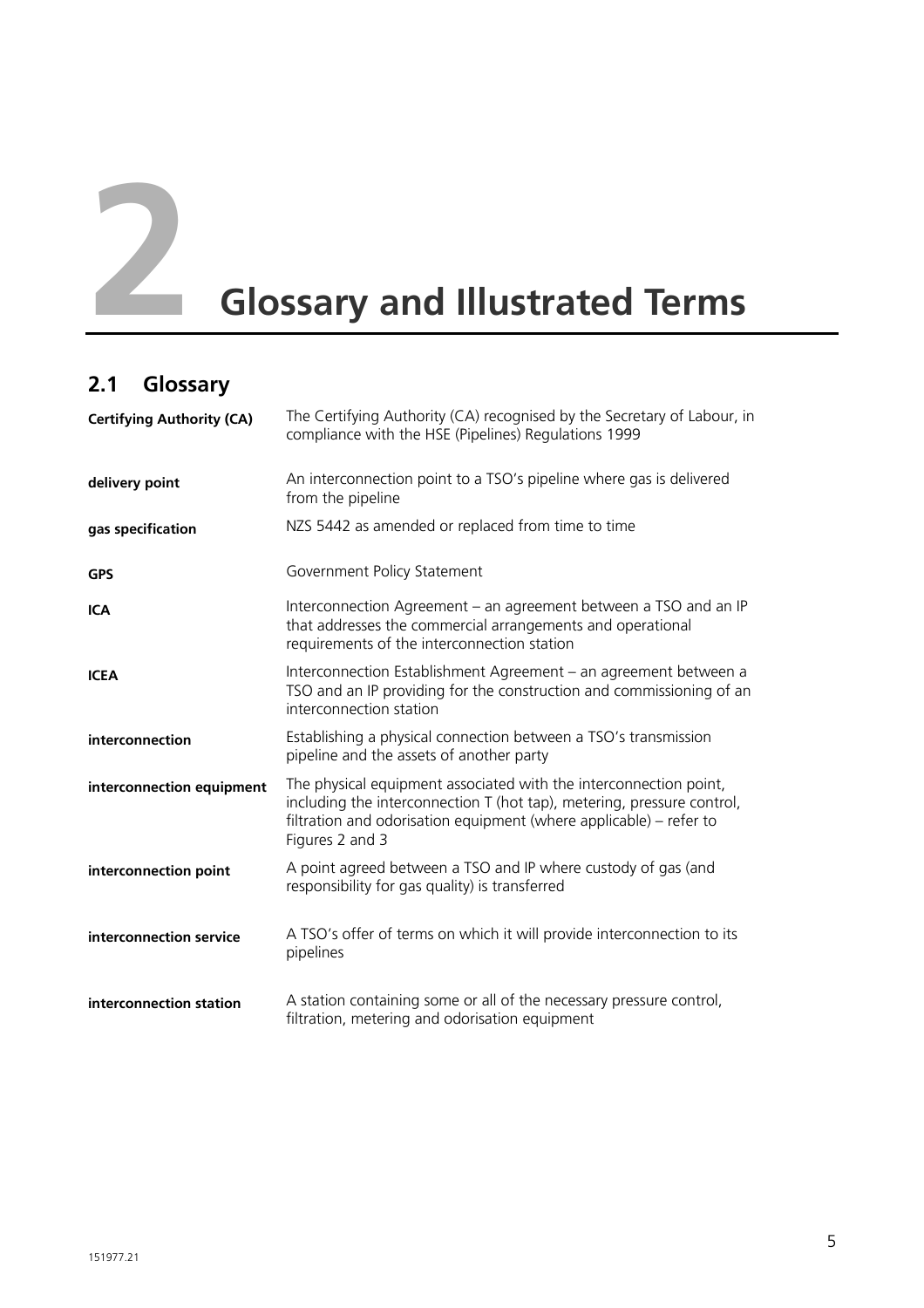| IP                          | Interconnecting Party (IP) - the party seeking to interconnect with a<br>transmission pipeline or already connected to a transmission pipeline.<br>The IP may be:                                 |
|-----------------------------|---------------------------------------------------------------------------------------------------------------------------------------------------------------------------------------------------|
|                             | the owner of an adjoining transmission system;<br>$\bullet$                                                                                                                                       |
|                             | the owner of a production/treatment station;<br>$\bullet$                                                                                                                                         |
|                             | the owner of a distribution system; or<br>$\bullet$                                                                                                                                               |
|                             | the owner of a direct connect end user facility.<br>$\bullet$                                                                                                                                     |
| <b>MPOC</b>                 | Maui Pipeline Operating Code containing the multilateral terms of<br>transportation and interconnection, which are referenced by relevant<br>TSAs and ICAs                                        |
| <b>OATIS</b>                | Open Access Transmission Information System is the information<br>system and internet site used to manage the day-to-day operations of<br>open access on the Maui and Vector pipelines            |
| odorisation standard        | NZS 5263 as amended or replaced from time to time                                                                                                                                                 |
| receipt point               | An interconnection point to a TSO's pipeline where gas is injected into<br>the pipeline                                                                                                           |
| <b>RPO</b>                  | Reasonable and Prudent Operator - a standard for performance of<br>obligations equal to or better than good industry operating practice<br>relative to recognised international practice          |
| <b>Rulings Panel</b>        | The person appointed as the Rulings Panel under regulation 61 of the<br>Gas Governance (Compliance) Regulations 2008                                                                              |
| <b>System Operator</b>      | The agent(s) responsible for managing the forecasting and scheduling<br>of gas flows, and data acquisition and title tracking on transmission<br>pipelines, as appointed by the pipeline owner(s) |
| transmission services       | The services provided by the TSO                                                                                                                                                                  |
| <b>TSA</b>                  | Transmission Service Agreement - an agreement between a shipper<br>and a TSO for the transportation of gas                                                                                        |
| <b>TSO</b>                  | Transmission System Owner                                                                                                                                                                         |
| <b>TSO specified assets</b> | Equipment listed in section 3.4 which, regardless of ownership, will be<br>designed, constructed, tested, operated and maintained according to<br>the TSO's specifications                        |
| <b>VTC</b>                  | Vector Transmission Code - containing the multilateral terms of<br>transportation which are referenced by relevant TSAs                                                                           |

#### **2.2 Illustrated Terms**

#### **Receipt Point Interconnection Equipment**

At receipt points, interconnection equipment includes all pipe work and equipment between the transmission pipeline and the interconnection station inlet. This includes the hot tap connection 'T',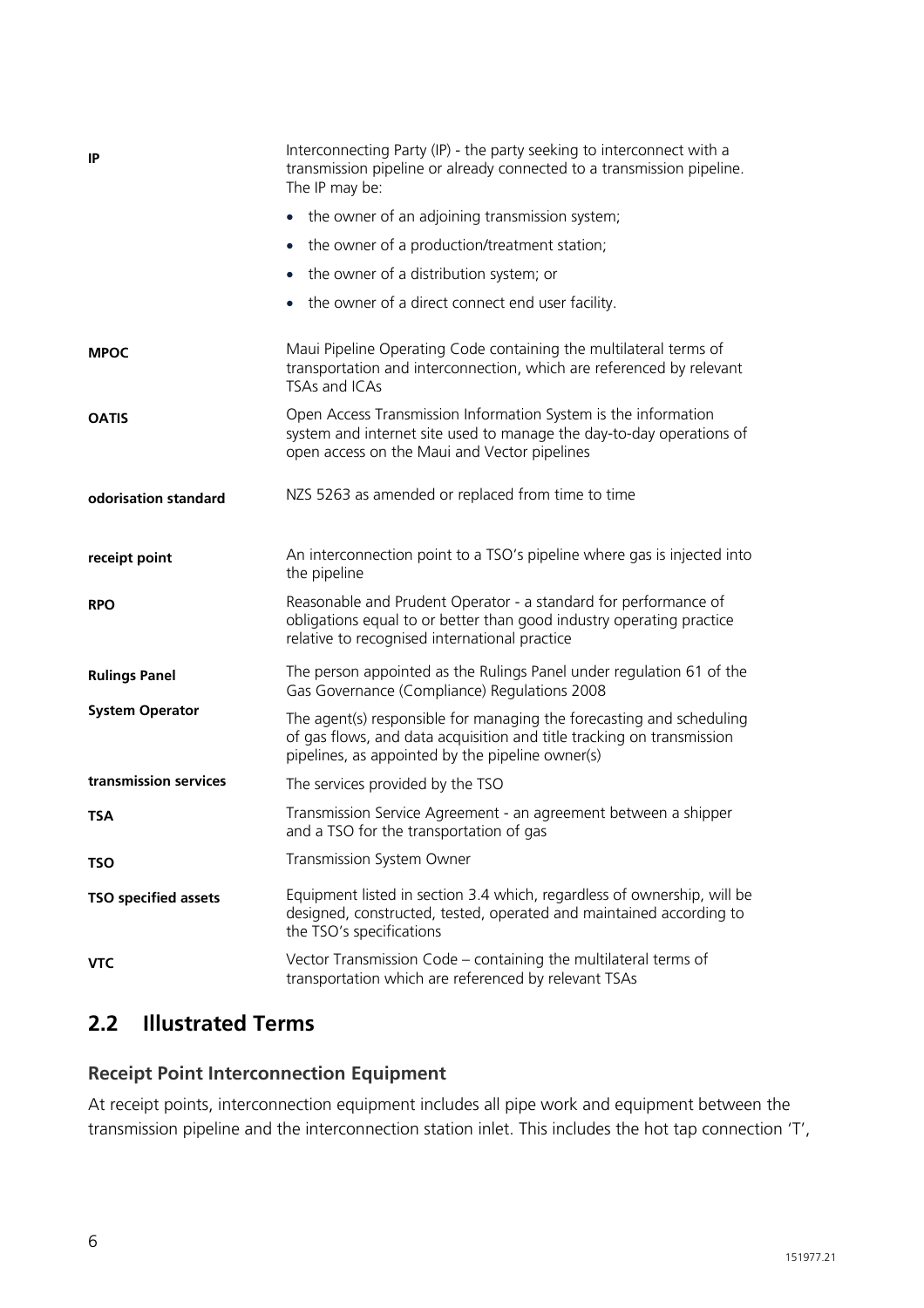and the interconnection station itself. In some situations, some or all of the parts of the interconnection station may be in the gas production/treatment plant. Some alternative configurations are illustrated below:



**Figure 2 – Possible Receipt Point Interconnection Configurations**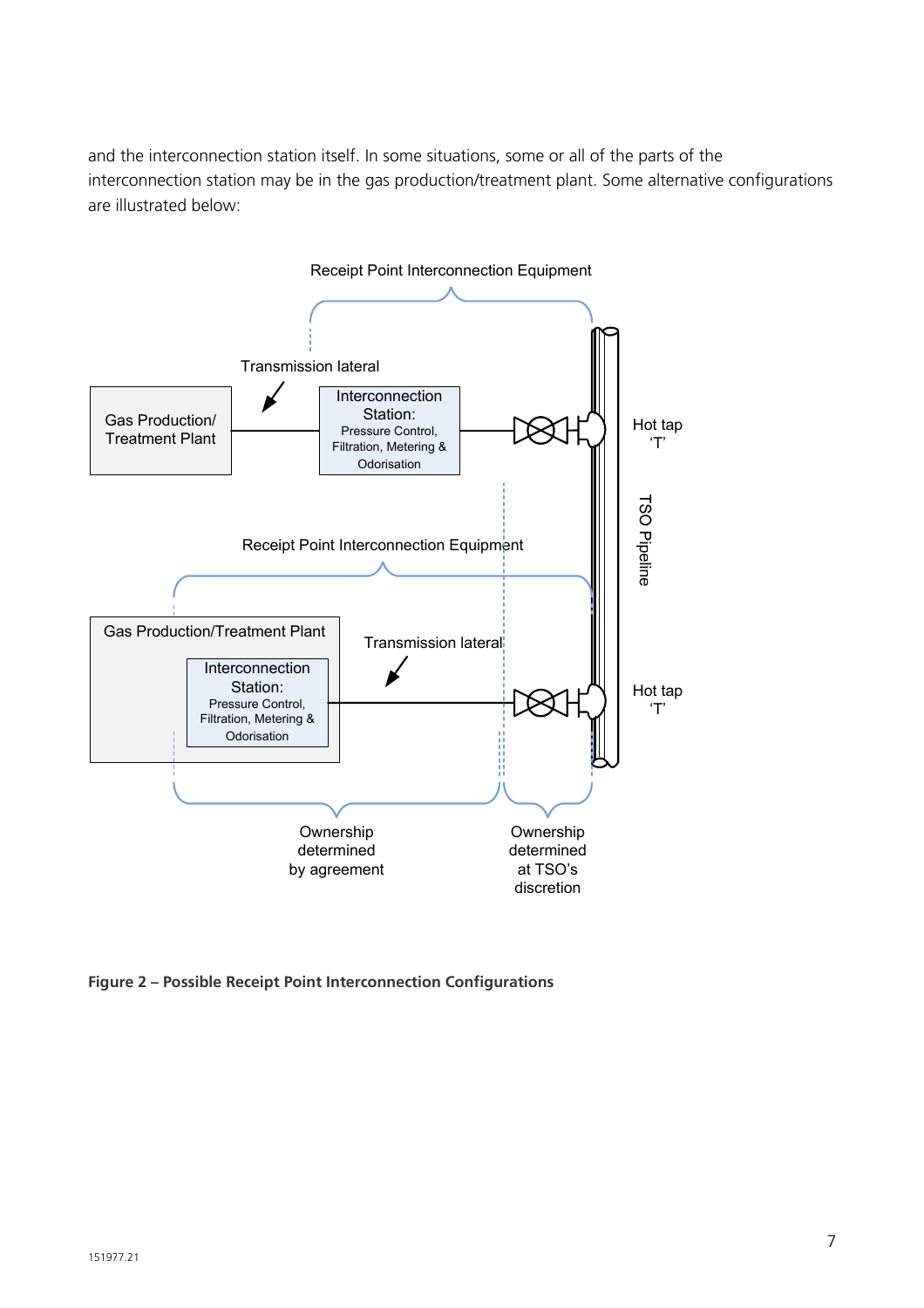#### **Delivery Point Interconnection Equipment**

At delivery points, interconnection equipment includes all pipe work and equipment between the transmission pipeline and the consumer<sup>4</sup>/network interface, including the connection 'T', and the interconnection station itself.



**Figure 3 – Delivery Point Interconnection** 

 4 Generally only applicable to large consumers.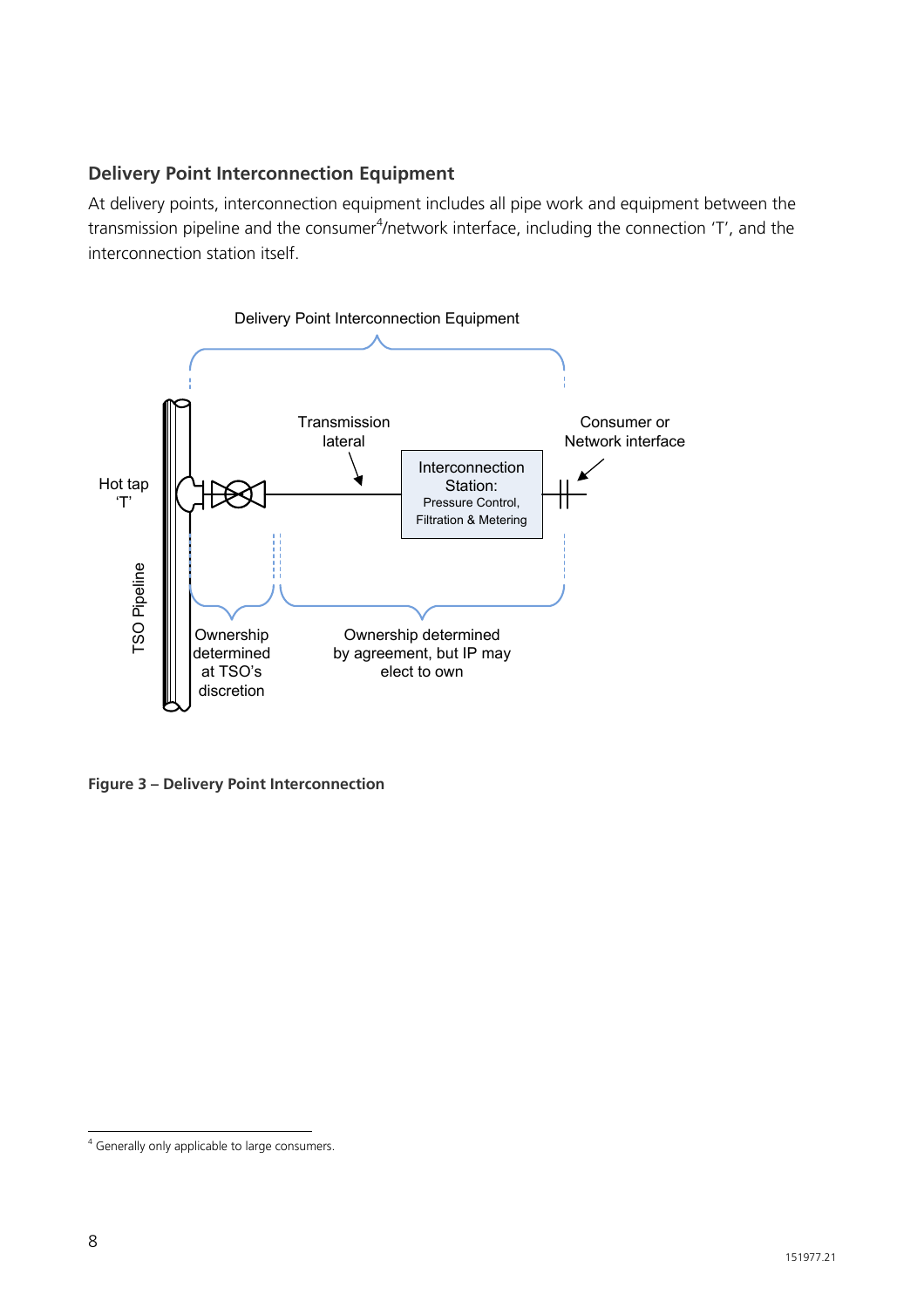**3 Service Description** 

#### **3.1 Principles**

Throughout all phases of the interconnection process:

- The TSO and IP should:
	- seek to ensure that gas is '…delivered to existing and new customers in a safe, efficient, fair, reliable and environmentally sustainable manner' (Gas Act, 43ZN(a));
	- negotiate and act in good faith;
	- negotiate and act in a timely manner;
	- provide reasonable access to personnel who are knowledgeable and, as far as is reasonably possible, authorised by their respective organisations to make decisions in respect of whatever aspect of the interconnection is being attended to<sup>5</sup>; and
	- advise the other party of the contact details of their representatives for technical and commercial matters and approvals.
- The TSO should:
	- process applications on a non-discriminatory basis, including applications of parties affiliated with the TSO;
	- make sufficient information available to the IP to enable it to assess the likely availability of transmission capacity to or from the interconnection point; and

 <sup>5</sup> It is accepted that certain matters, such as expenditures outside delegated authorities, may need to be referred to senior managers or boards.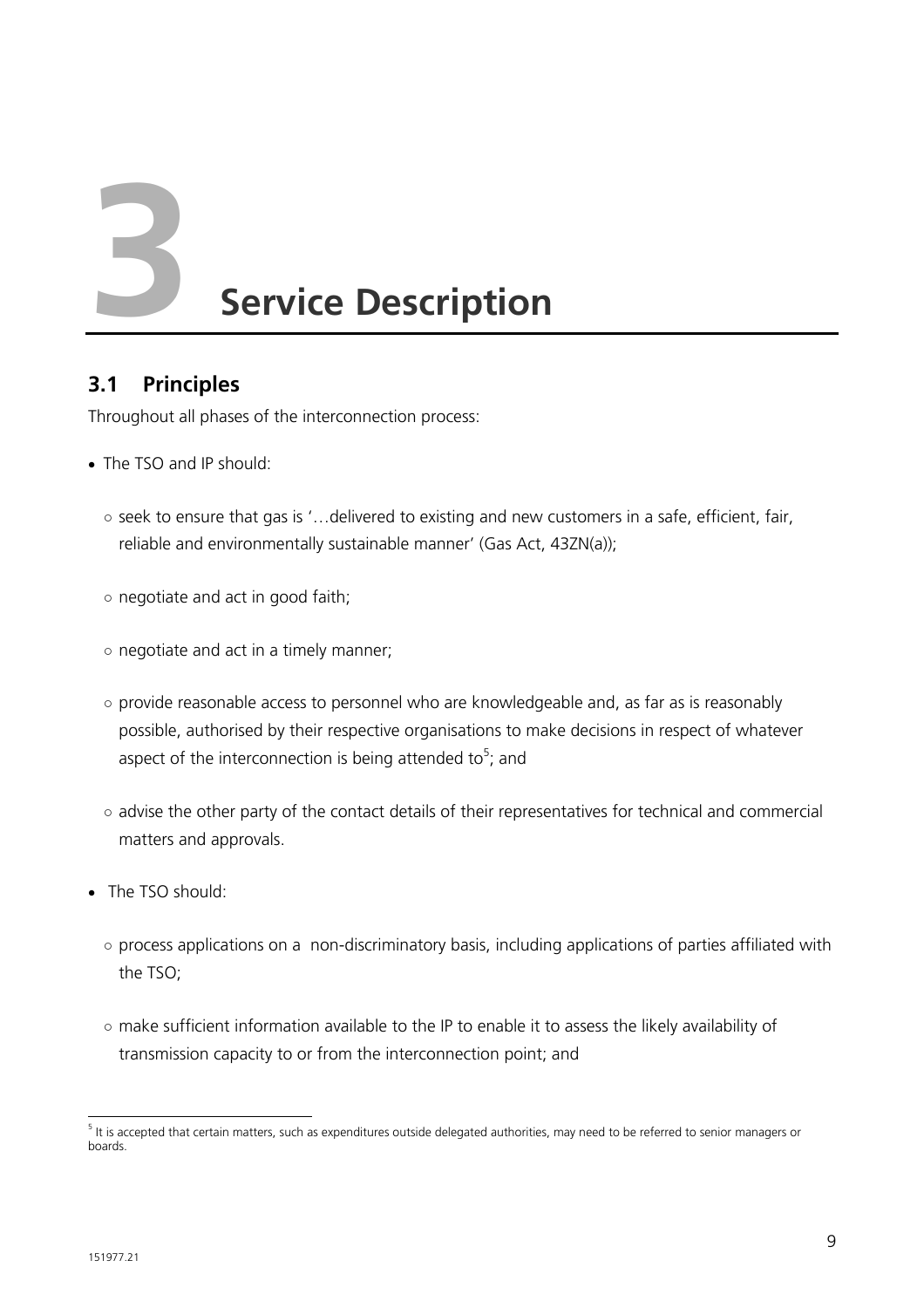- ensure that all equipment owned by the TSO complies with all relevant standards and regulations.
- The IP should:
	- $\circ$  where TSO specified assets are owned by the IP, ensure that those assets are designed, constructed, and operated according to the standards specified by the TSO; and
	- ensure that all equipment owned by the IP complies with all relevant standards and regulations.

#### **3.2 Interconnection Policy**

Each TSO should publish an interconnection policy that includes:

- a description of its access process from application through to operation of the new interconnection station;
- the information which an IP must provide at each stage of the interconnection process:
- links to all relevant standard contracts:
- the TSO's general policies relating to interconnection matters;
- links to any policies of the TSO which are relevant to a new interconnection;
- a description of any commercial prerequisites to approval of an interconnection application (for example, bonds or insurance);
- a description of the technical review principles and process used to assess an interconnection application; and
- a description of the dispute resolution arrangements that will apply to any matters related to interconnection not subject to the ICEA or ICA (which should have their own dispute resolution procedures). Recommended arrangements are set out in section 3.3 below.

See Appendix A for further detail of the recommended content of an interconnection policy.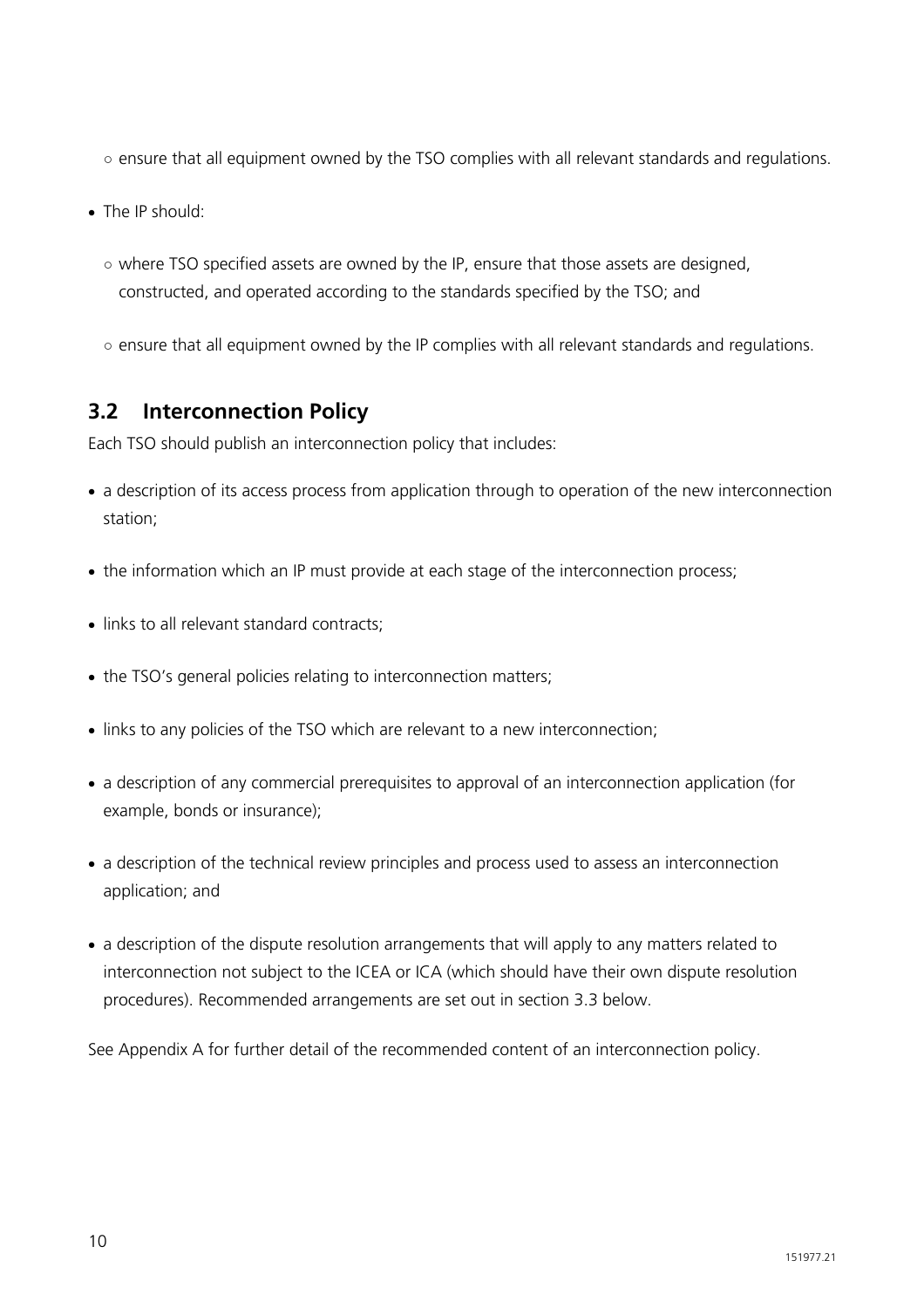#### **3.3 Dispute Resolution**

The Guidelines recommend that parties include a dispute resolution process as part of their interconnection arrangements. The proposed default option is for the same person who performs the Rulings Panel function under the Gas Act to resolve interconnection disputes. The process would be based on the Gas Governance (Compliance) Regulations 2008. Using this option will keep costs to a minimum and provide parties with access to a specialist tribunal.

#### **3.4 Technical Standards**

To recognise the TSO's risks as the pipeline owner and obligations as a reasonable and prudent operator, the TSO may specify the requirements for the following interconnection equipment:

- metering equipment, including gas analyser and all related instruments;
- SCADA equipment and interfaces;
- filtration and liquid removal systems;
- pressure control and protection equipment;
- odorisation equipment;
- interconnection 'T' (for example a hot tap) and isolation valve;
- electrical and cathodic protection isolation equipment; and
- other equipment specified in the Interconnection Policy.

These items are collectively referred to in these Guidelines as the 'TSO specified assets'.

In relation to technical standards, the TSO's requirements should be consistent with good operating practice and the relevant Standards and Codes of Practice. The requirements for TSO specified assets should cover the design, construction, commissioning, testing and operation of those assets.

The IP should be permitted to use alternative standards providing the IP demonstrates, to the TSO's reasonable satisfaction, that the standards meet or exceed the TSO's standards, and the alternative standards are acceptable to the Certifying Authority.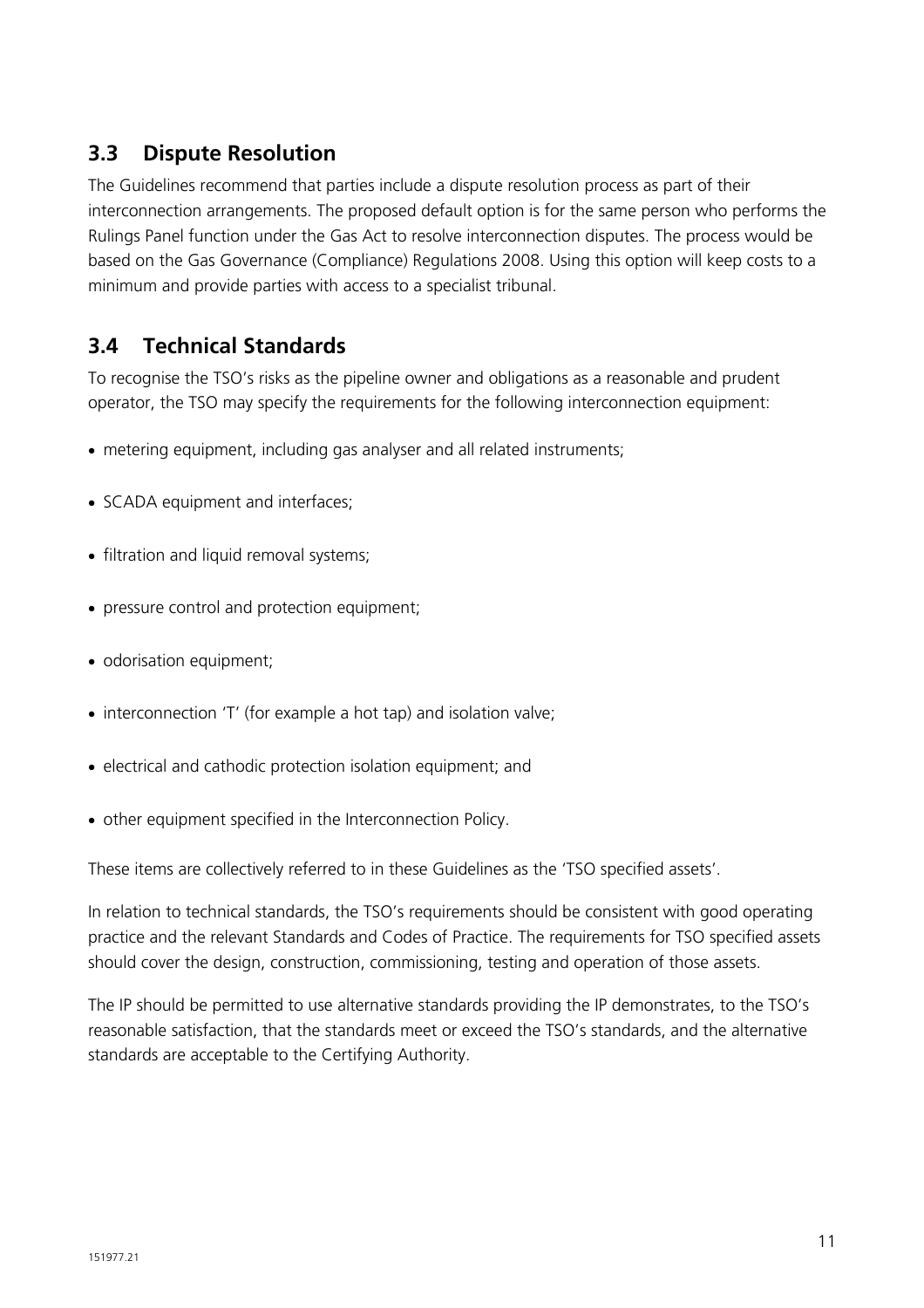Where TSO owned assets are located within the IP's facilities, the design, construction, maintenance and operation of those assets should also comply with the standards specified by the IP in the ICEA and ICA.

#### **3.5 Existing Interconnections**

Some existing interconnection arrangements might not be covered by an ICA, or the ICA might not incorporate all the requirements of these Guidelines. In these cases, the interconnecting parties should establish an ICA or amend their existing ICA.

#### **3.6 Pipeline Capacity**

An ICA does not confer rights to transmission capacity and may be negotiated independently of transportation arrangements. In certain circumstances, the TSO may require the ICA and transportation arrangements to be negotiated together. This should not unnecessarily delay establishing an interconnection. The TSO's interconnection policy should discuss those circumstances.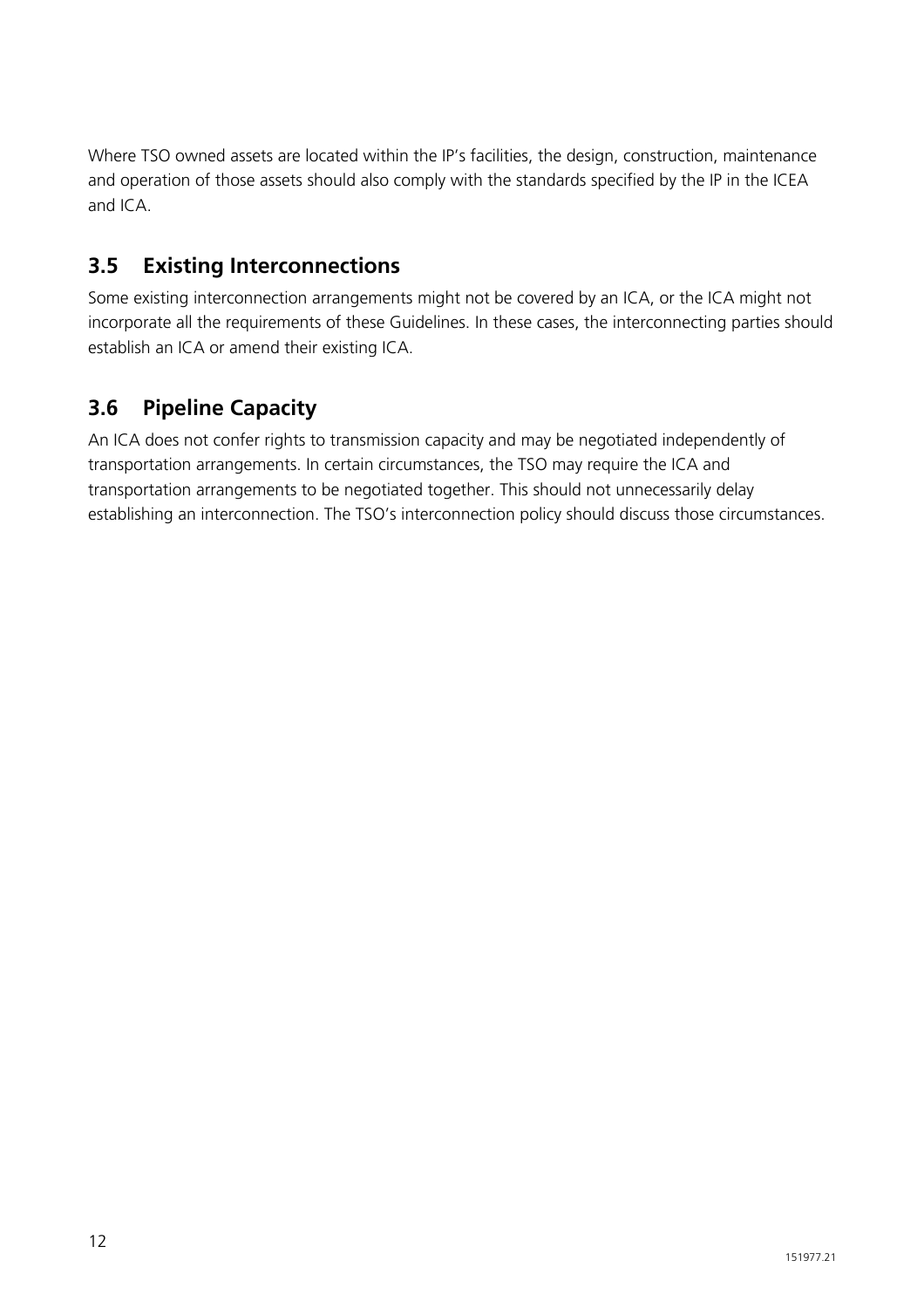# **4 Application Phase**



**Figure 4 - Application Phase Process**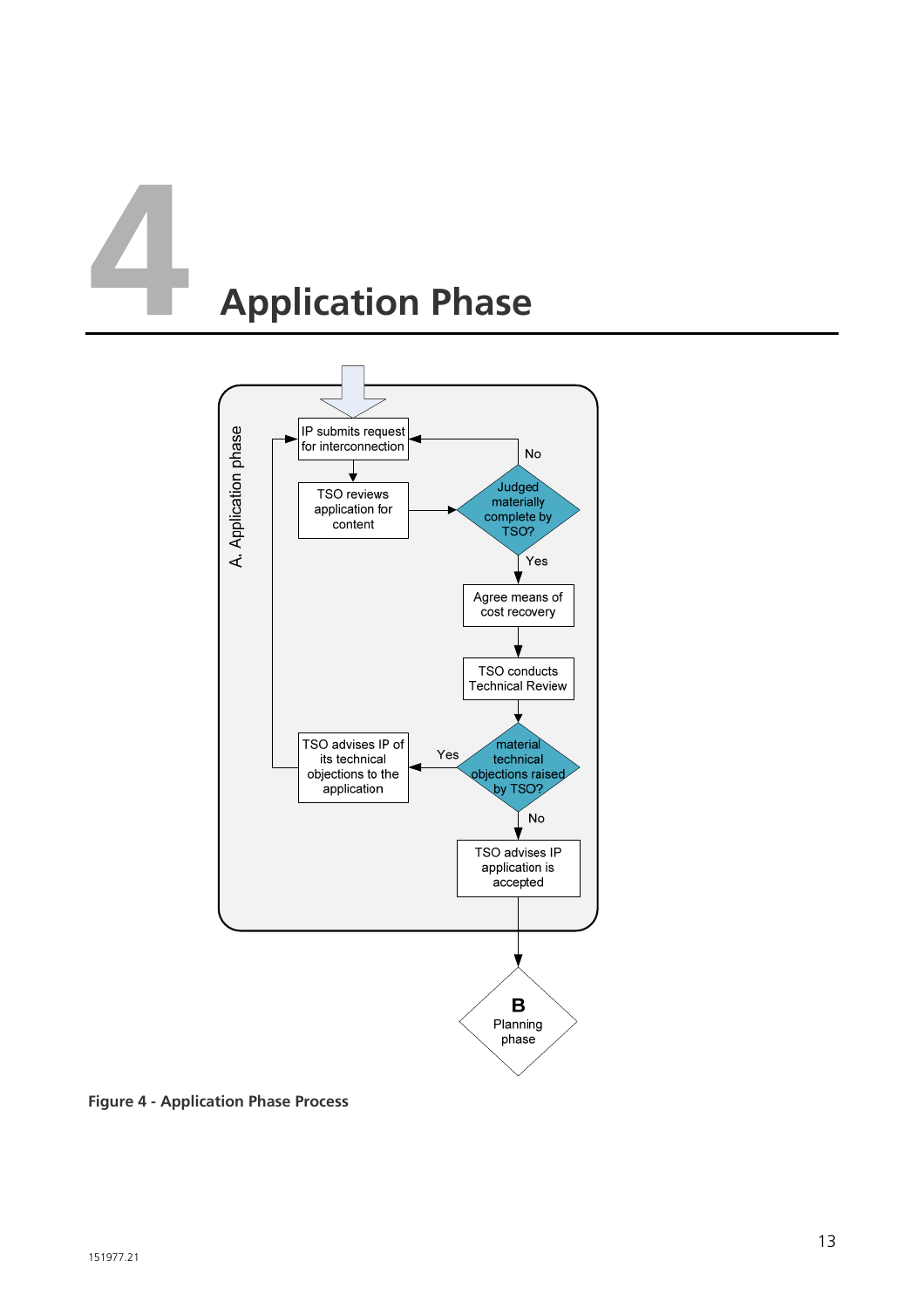#### **4.1 Principles**

The TSO:

- should provide the IP with:
	- an explanation of each phase of the interconnection process, and how an application for interconnection can be made; and
	- a full set of application documents, if not available for download;
- should carry out its technical review in line with the principles set out in its Interconnection Policy; and
- may recover the costs it incurs in performing its technical review, providing such costs are first discussed and agreed by the parties.

The TSO and IP should:

- agree to, and agree to be bound by decisions obtained under, an independent dispute resolution process through which rulings on the interpretation of this Guideline or the adherence to its provisions can be obtained; and
- provide reasonable access to personnel in their respective organisations who are able to knowledgeably discuss the interconnection application and related issues.

The IP should:

• provide the application information specified in the TSO's interconnection policy and any other supporting information as may be reasonably requested by the TSO.

#### **4.2 Initial Application**

The IP should provide a completed application form to the TSO, including all information as set out in the TSO's published interconnection process including:

- a) the location of the interconnection point;
- b) designation as a delivery, receipt, or bi-direction point;
- c) proposed ownership demarcation;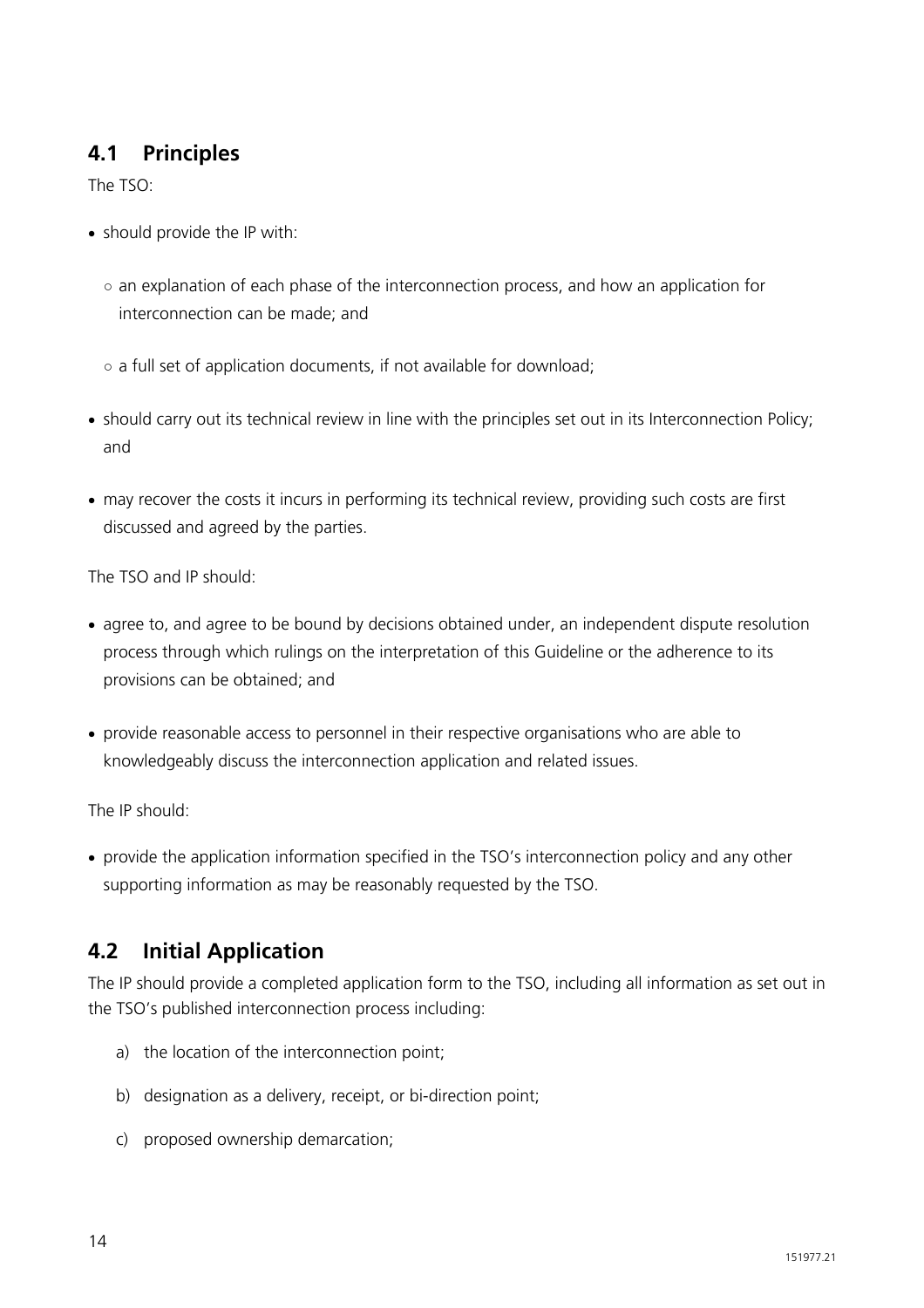- d) desired term for an ICA; and
- e) capacity and pressure requirements and limits.

#### **4.3 Acknowledgement**

The TSO should:

- acknowledge the application within five business days of receiving it;
- confirm whether the application is materially complete within 15 business days of receiving it; and
- where further information is requested and supplied, confirm that the application is materially complete within five business days of receiving that additional information.

#### **4.4 Technical Review**

Within 25 business days of receiving a materially complete application, the TSO should carry out a review of the application. The review determines the application's technical acceptability and notifies the IP of the results in writing. The technical review should, as a minimum, examine:

- the proximity to an existing interconnection point;
- the feasibility of the pressure limits required;
- any land issues that make the location unacceptable;
- any risk factors that make the location unacceptable; and
- any other aspects of the application that do not comply with the TSO's published requirements for interconnections.

#### **Use of Existing Interconnection Point**

Where the requested location for a new interconnection point is close to an existing interconnection point, the TSO may require the new interconnecting party to use the existing interconnection point unless it is unreasonable to do so. In setting this requirement, the TSO should consider:

• land use and terrain between the existing and proposed interconnection point;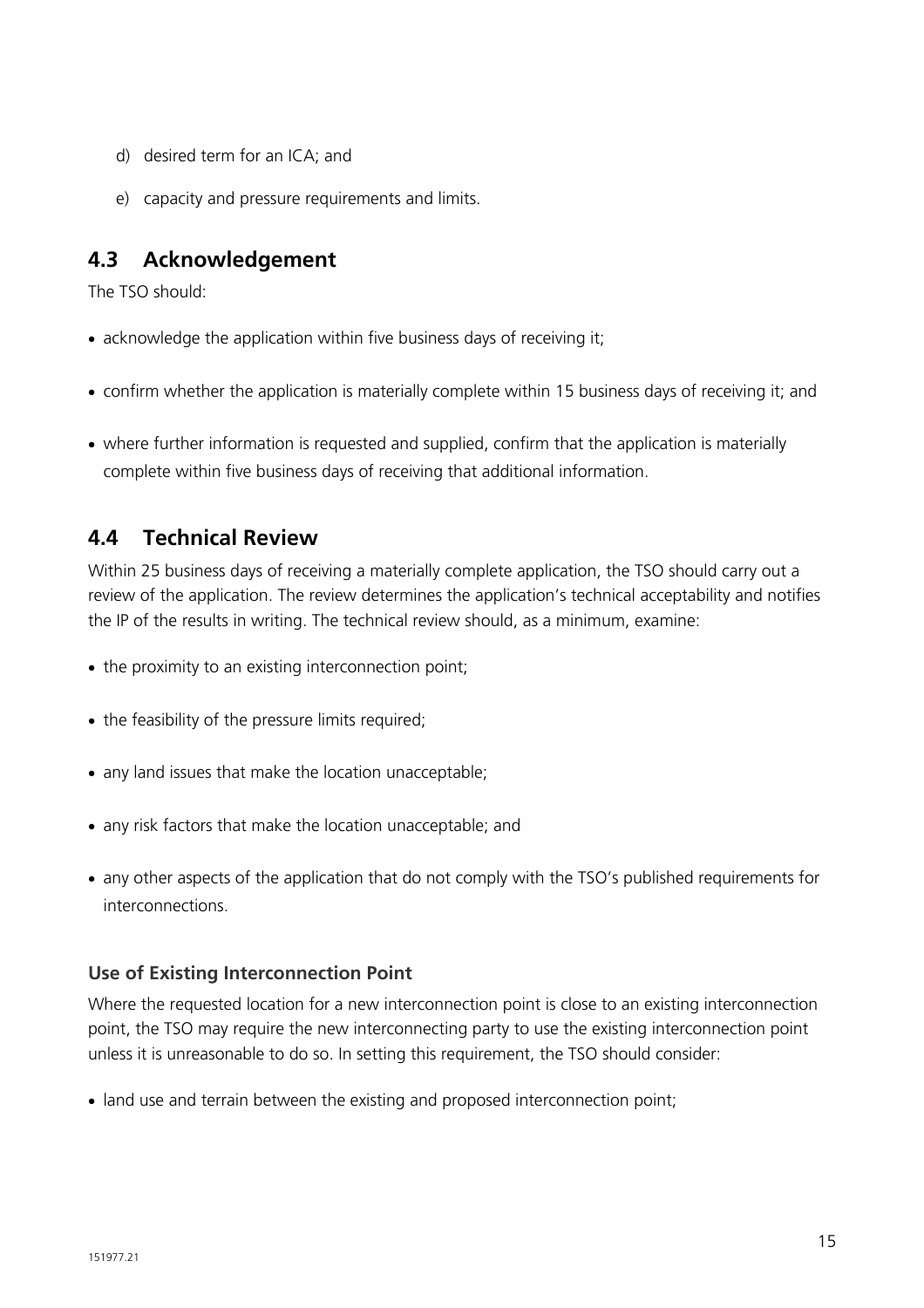- assessed level of risk associated with the new interconnection (for example, where a hot tap is required);
- assessed operational risk associated with the new interconnection;
- capacity of the existing interconnection point;
- cost and scheduled impact of the IP using the existing interconnection point; and
- suitability of the existing station and metering facility.

If the TSO rejects an interconnection application because of proximity to an existing interconnection point, the TSO should provide written justification using the criteria listed above.

The TSO may provide indicative minimum separation distances in its interconnection policy. However, the reasonableness of any requirements should be open to discussion and, if necessary, dispute resolution.

#### **4.5 Acceptance of Application**

If the technical review concludes that the application is not acceptable, the TSO should notify the IP in writing, as soon as practicable, of the reasons for this decision. If the IP considers the reasons for rejection to be inadequate, it should initiate the dispute resolution process.

If, on consideration of the findings of the technical review, the TSO considers that there are no material technical objections to establishing the proposed new interconnection point, and the IP's application is otherwise complete, the TSO should notify the IP in writing that its application is accepted. The TSO and IP may then begin the planning phase.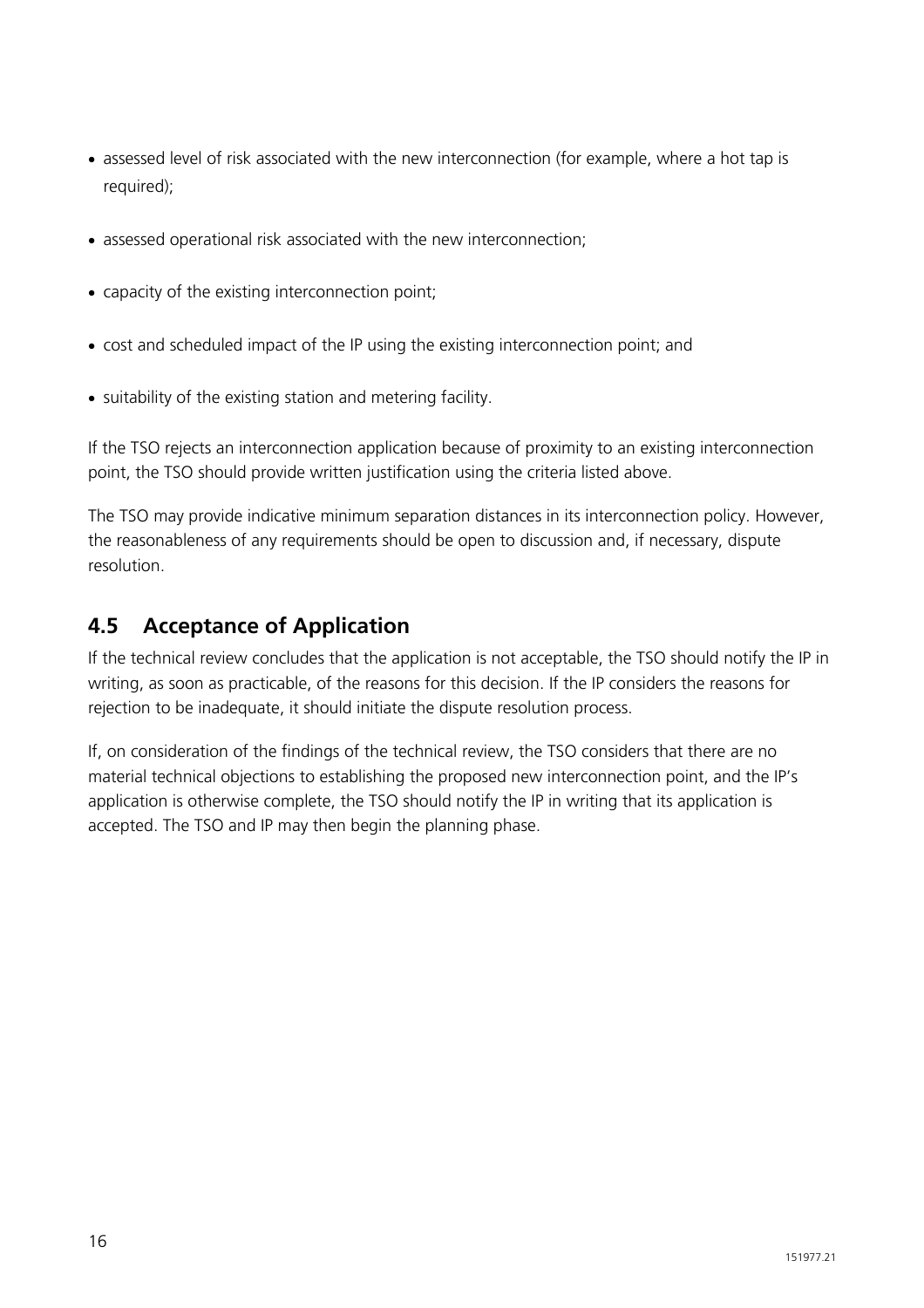# **5 Planning Phase**



**Figure 5 - Planning Phase Process**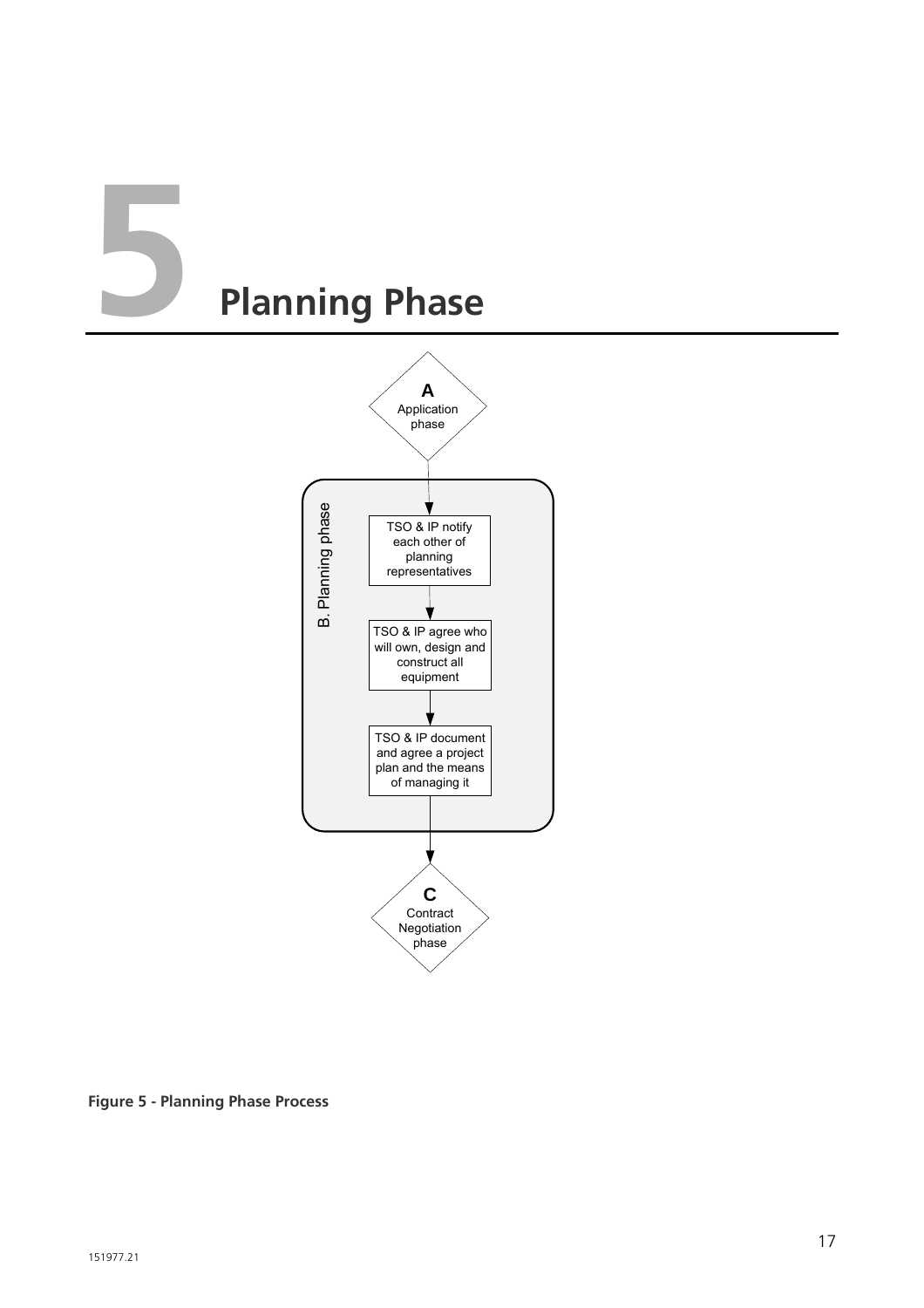#### **5.1 Principles**

The TSO and IP should:

- provide reasonable access to personnel in their respective organisations who are responsible for agreeing planning matters;
- assign responsibility for the ownership, design and construction of all equipment; and
- develop a project plan and agree how it will be managed.

#### **5.2 Equipment Responsibilities**

#### **Ownership**

The TSO and IP should agree the ownership and demarcation points of the interconnection equipment. In particular, they need to consider who will own TSO specified assets (noting that regardless of ownership, all TSO specified assets should be designed, constructed, operated, maintained and tested in accordance with the TSO's standards).

The hot tap is directly welded to the transmission pipeline and has a direct effect on the integrity and certification of the pipeline. Consequently, the TSO should have sole discretion in respect of the ownership of the physical connection 'T', and primary isolation valve, including pipe work up to the isolation valve from the transmission pipeline.

For a receipt interconnection point (see Figure 2):

- the equipment will typically comprise pressure control, metering and odorant station<sup>6</sup>, transmission lateral, primary isolation valve, and the connection 'T';
- the TSO should have sole discretion in respect of the ownership of the physical connection 'T', and primary isolation valve, including pipe work up to the isolation valve;
- ownership of the equipment upstream of the primary isolation valve should be agreed between the parties. The TSO is not obliged to own or provide this equipment, and the IP can elect to own this equipment; and
- where there is split ownership, the split should not create small, isolated groups of assets owned by one party within a station owned by the other party, unless agreed by both parties.

<sup>&</sup>lt;sup>6</sup> At the TSO's discretion.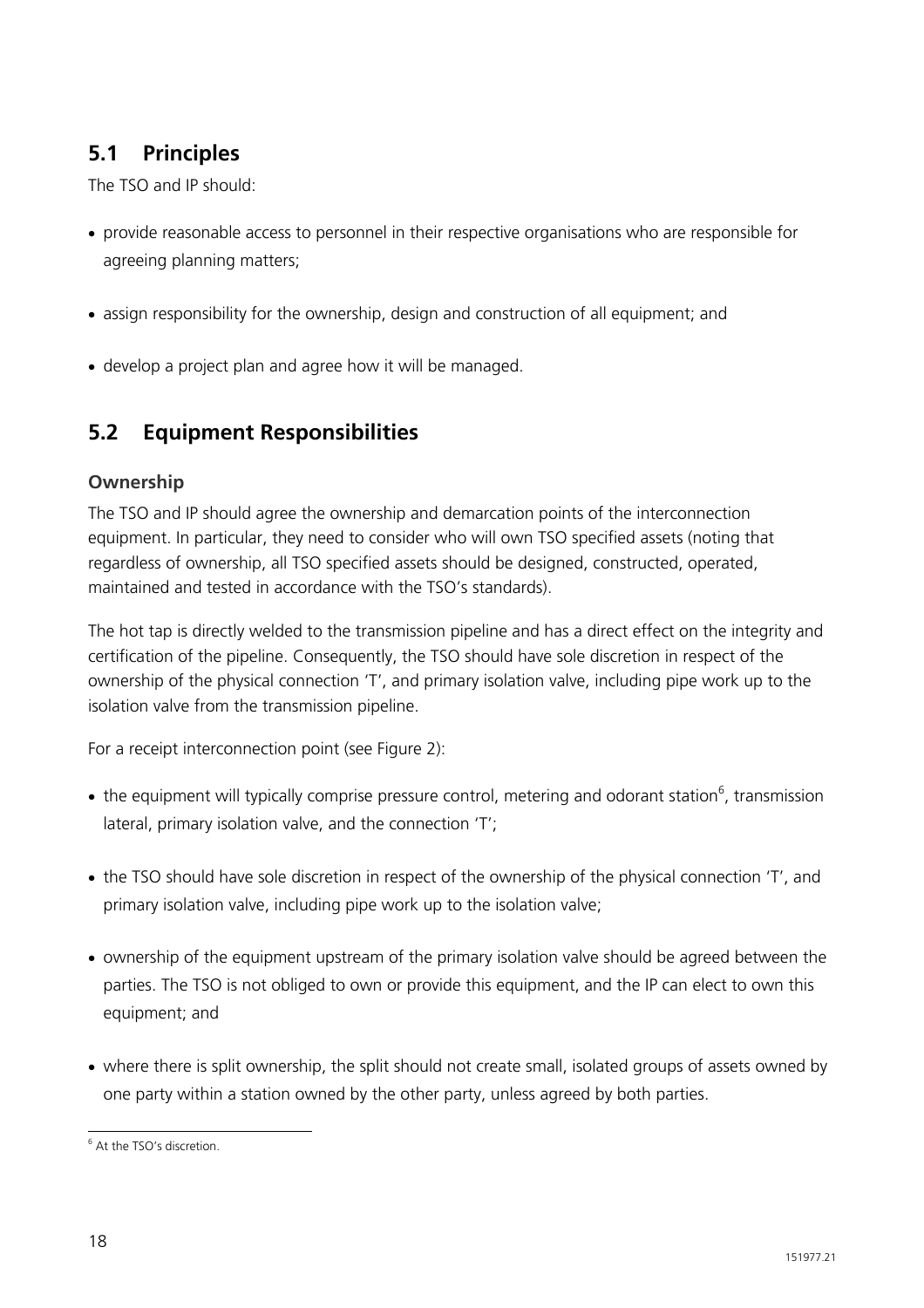For a delivery interconnection point (see Figure 3):

- the TSO should have sole discretion in respect of the ownership of the physical connection 'T', and primary isolation valve, including pipe work up to the isolation valve;
- ownership of the equipment downstream of the primary isolation valve should be agreed between the parties. The TSO should not be obliged to own or provide this equipment. The TSO should give the IP an option to own this equipment permanently, or to transfer ownership to the TSO once constructed; and
- where there is split ownership, the split should not create small, isolated groups of assets owned by one party within a station owned by the other party, unless agreed by both parties.

#### **Design and Construction**

Unless otherwise agreed, the party who owns the equipment should also be responsible for its design and construction.

The specifications and arrangements for the design and construction of interconnection equipment that is not owned by the TSO should be set out in an ICEA.

#### **5.3 Project Plan Responsibilities**

The TSO and IP should develop a project plan assigning responsibilities for design and construction work between the parties. Generally the party with the greatest design and construction obligations should be responsible for maintaining the project plan, but the project plan governance arrangements should be agreed between the parties.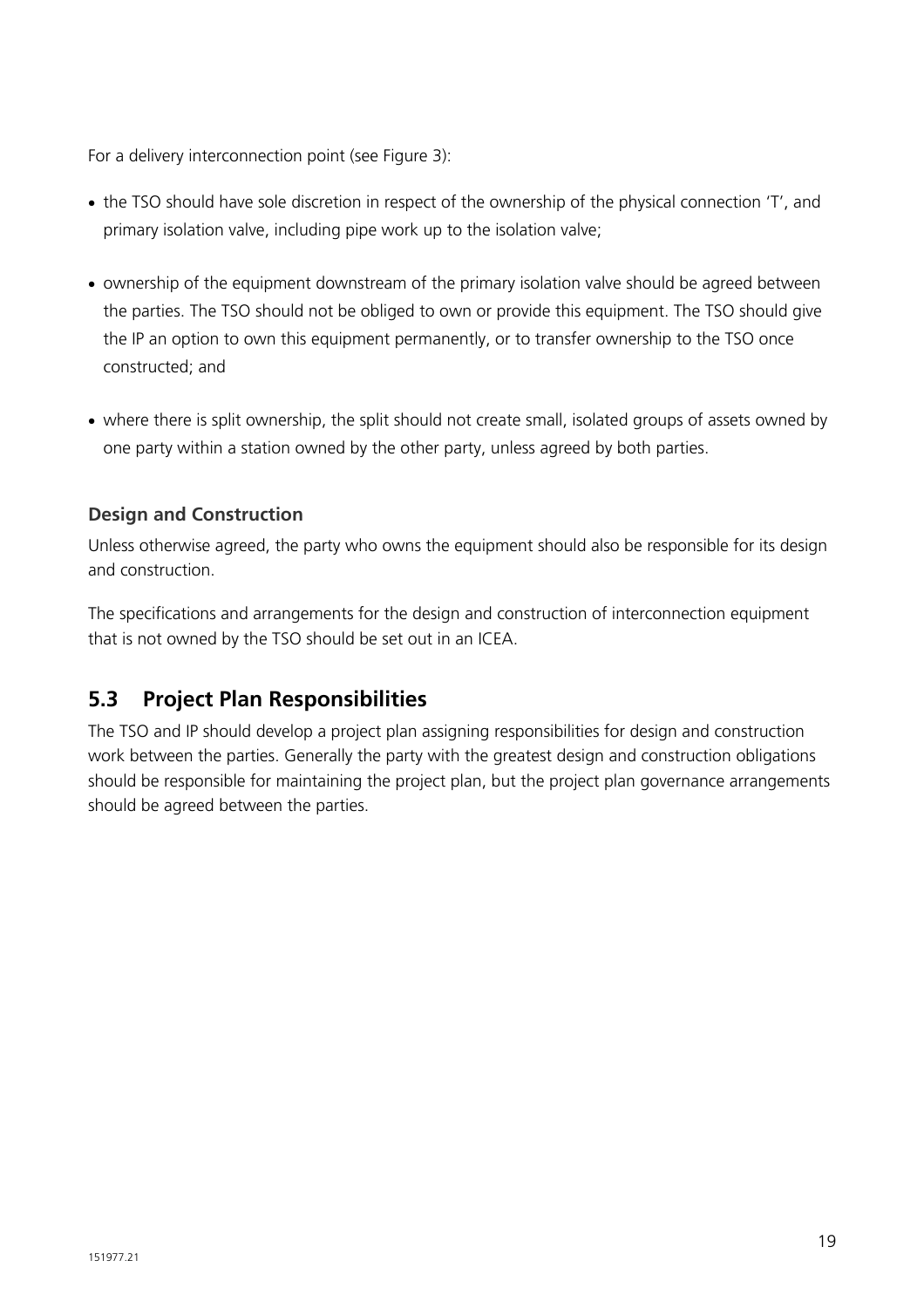## **6 Contract Negotiation Phase**



**Figure 6 – Contract Negotiation Phase Process**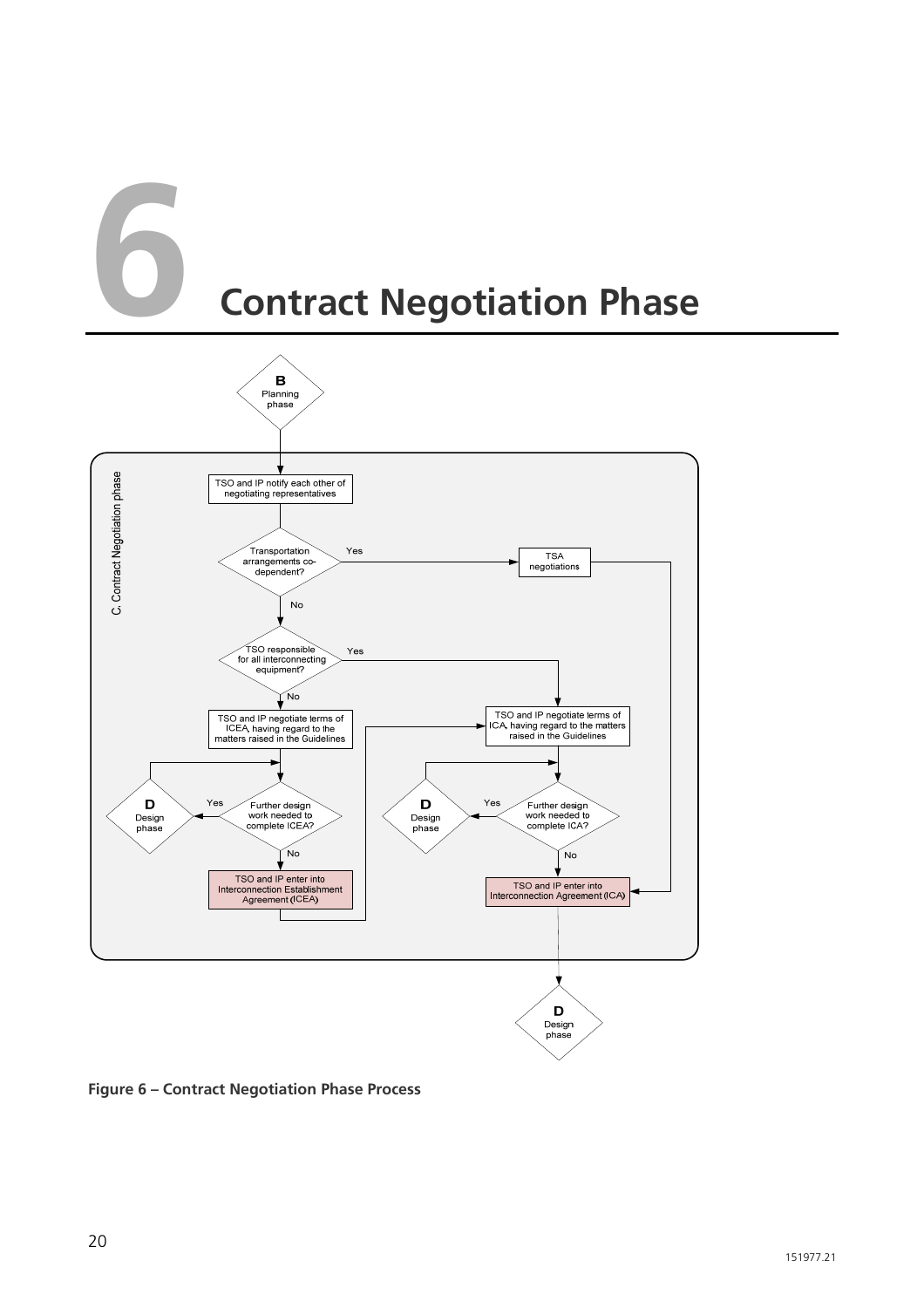#### **6.1 Principles**

The arrangements for the operation of every interconnection point should be set out in writing, preferably in an ICA which should cover, as a minimum, the matters listed in Appendix A. The TSO should publish standard ICAs for receipt and delivery interconnections. Some of the matters are multilateral, and best contained in a multi-lateral contract (such as the MPOC), which can form part of the  $ICA$ 

In negotiating the ICEA and ICA, the TSO and IP should:

- agree a timetable for negotiation and advise each other of who will take responsibility for the negotiation on behalf of their respective organisations;
- provide reasonable access to personnel who are authorised by the organisation to negotiate an ICEA and/or ICA;
- negotiate in good faith and in a timely manner; and
- meet their own negotiating costs.

The TSO should not be required to accept conditions that would:

- adversely affect the safety or the long-term integrity of the pipeline, or the pipeline's certificate of fitness;
- require it to buy assets without reimbursement;
- reduce the value of its assets, unless it is fully compensated for that loss; or
- require it to incur operating costs, unless it is fully compensated for that cost.

#### **6.2 Sequence of Negotiation**

The parties should agree the sequence for contract negotiation and design work, which should be influenced by the proposed ownership arrangements. The ICA negotiation may be conducted in parallel with the ICEA negotiation, following agreement of the ICEA or after completion of the design phase.

In certain circumstances, the TSO may require the ICA and transportation arrangements to be negotiated together. This should not unnecessarily delay establishing an interconnection. The TSO's interconnection policy should discuss those circumstances.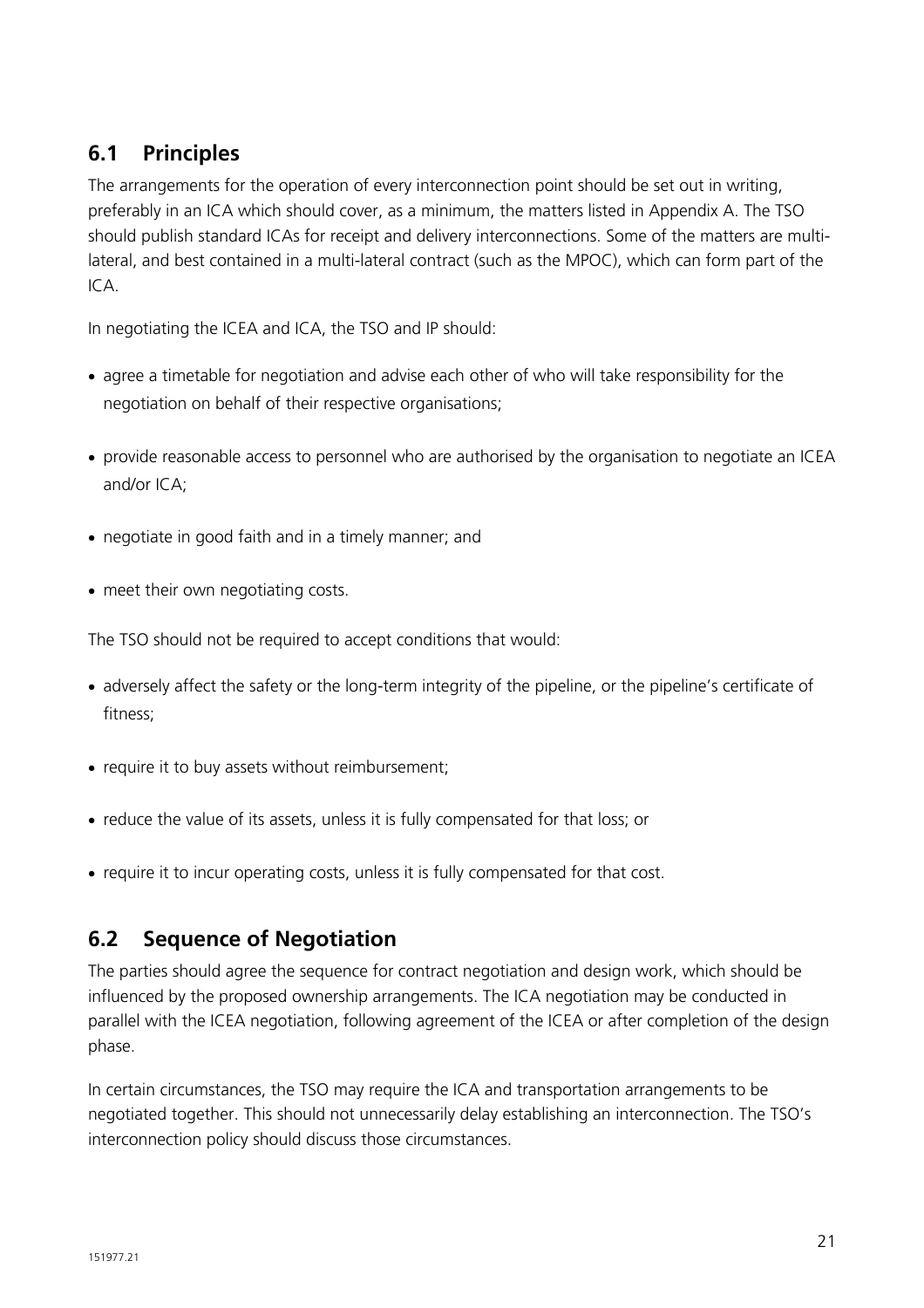#### **6.3 Interconnection Establishment Agreement (ICEA)**

The TSO and IP should determine responsibility for the ownership, design and construction of all interconnection equipment. If the TSO is to be responsible for all aspects of all the equipment, then an ICEA is not required. In other circumstances, the parties need to resolve matters that arise during the design and construction phases in respect of those pieces of equipment that are not solely the TSO's responsibility. If there are only a few items of equipment in this category, a full ICEA may not be warranted and the matters can be covered in the ICA. Otherwise it is recommended the TSO and IP agree an ICEA that covers these aspects of the design and construction phases:

- the scope of work;
- the responsibilities of the parties;
- liabilities and indemnities during construction:
- the timetable:
- consequences and remedies for late delivery;
- cost recovery; and
- arrangements for the transfer of ownership of assets (where the ownership of specific assets is to be assigned to the other party once commissioning of the interconnection station is complete).

There may be matters of design that need to be resolved before an ICEA or ICA can be completed. In that case, progressing the Contract Negotiation phase and Design phase in parallel may be practical.

#### **Standards Applicable to Design, Construction, Commissioning, Testing and Operation**

As discussed in section 3.4, the TSO should specify the standards applicable to TSO specified assets. The IP may propose alternative standards that meet or exceed the TSO's standards, and the IP must obtain support of the Certifying Authority, where applicable<sup>7</sup>.

Where non-standard equipment has been, or is likely to be, specified, costs might be incurred. For example, special spare parts may need to be kept, or special test equipment purchased. The parties need to agree who bears these costs.

  $^7$  Not all matters will be of interest to the CA. For example, the CA will be interested in alternative pipeline design standards, but metering standards are not within its ambit.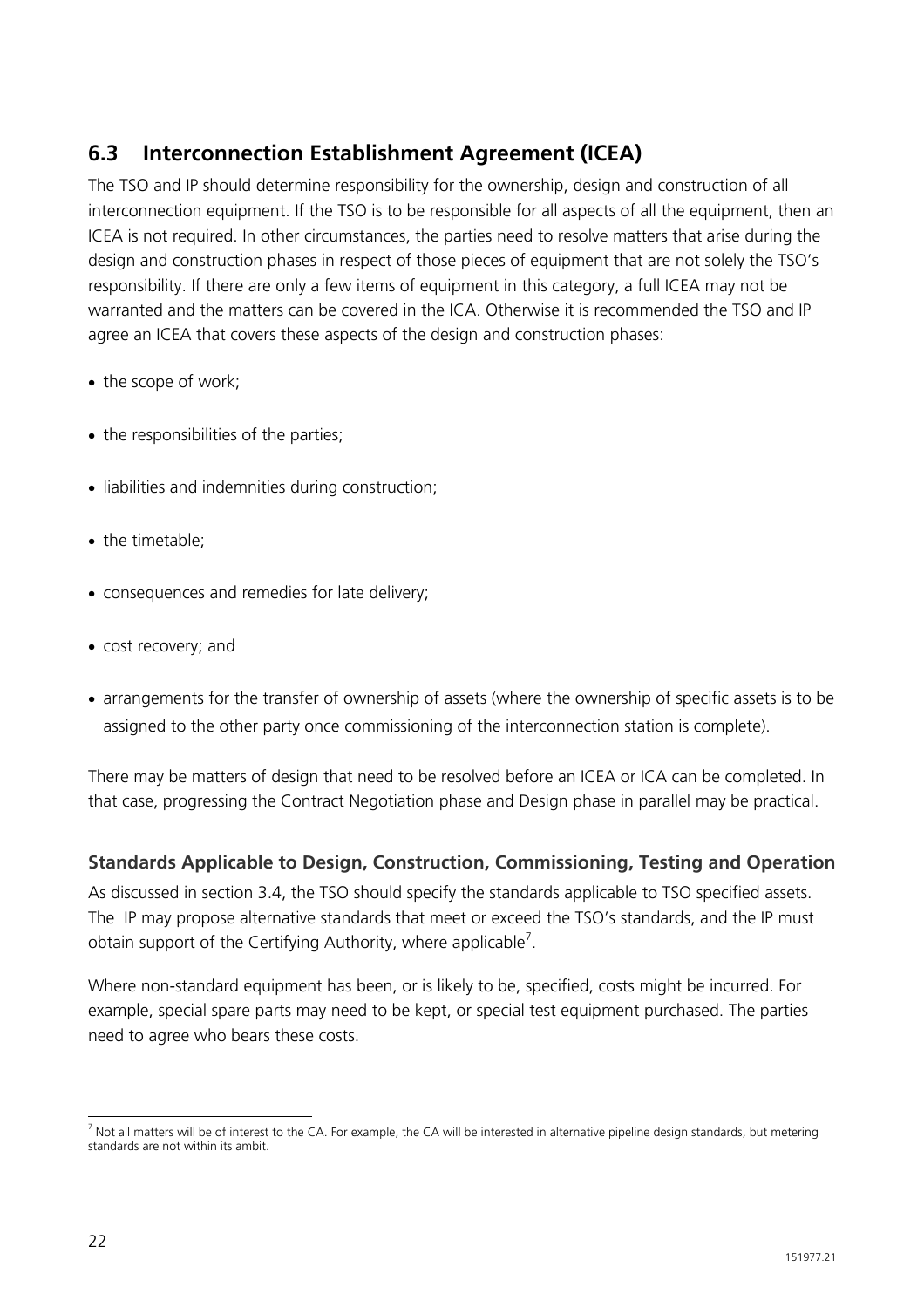#### **Indemnity for New Interconnection Points**

In providing a new interconnection, the TSO is exposed to risks associated with constructing the physical interconnection, and at receipt points, the introduction of gas from a new production plant.

The IP should indemnify the TSO for its direct and indirect liability associated with the new interconnection. The indemnity should be limited to a reasonable amount, taking into account loss events that could reasonably be anticipated by a suitably qualified industry expert. The TSO may also require the IP to provide insurance cover to the value of the indemnity. The scope of the indemnity should be:

#### **Receipt interconnection**

The IP should indemnify the TSO for losses caused by:

- injection of gas before 'go-live' that does not meet the gas specification;
- injection of gas before 'go-live' that exceeds the maximum allowable operating pressure of the transmission pipeline; and
- failure of hot tap operations, where the IP has accepted responsibility for the hot tap construction work.

#### **Delivery interconnection**

The IP should indemnify the TSO for losses caused by:

• failure of hot tap operations, where the IP has accepted responsibility for the hot tap construction work.

The requirement for the IP to indemnify the TSO for these losses should remain in force until the golive date.

#### **Cost recovery**

The parties should agree on a cost recovery mechanism, including provisions for review and early termination. The parties may agree to include cost recovery for the design and construction phases in an ongoing interconnection fee as part of the ICA.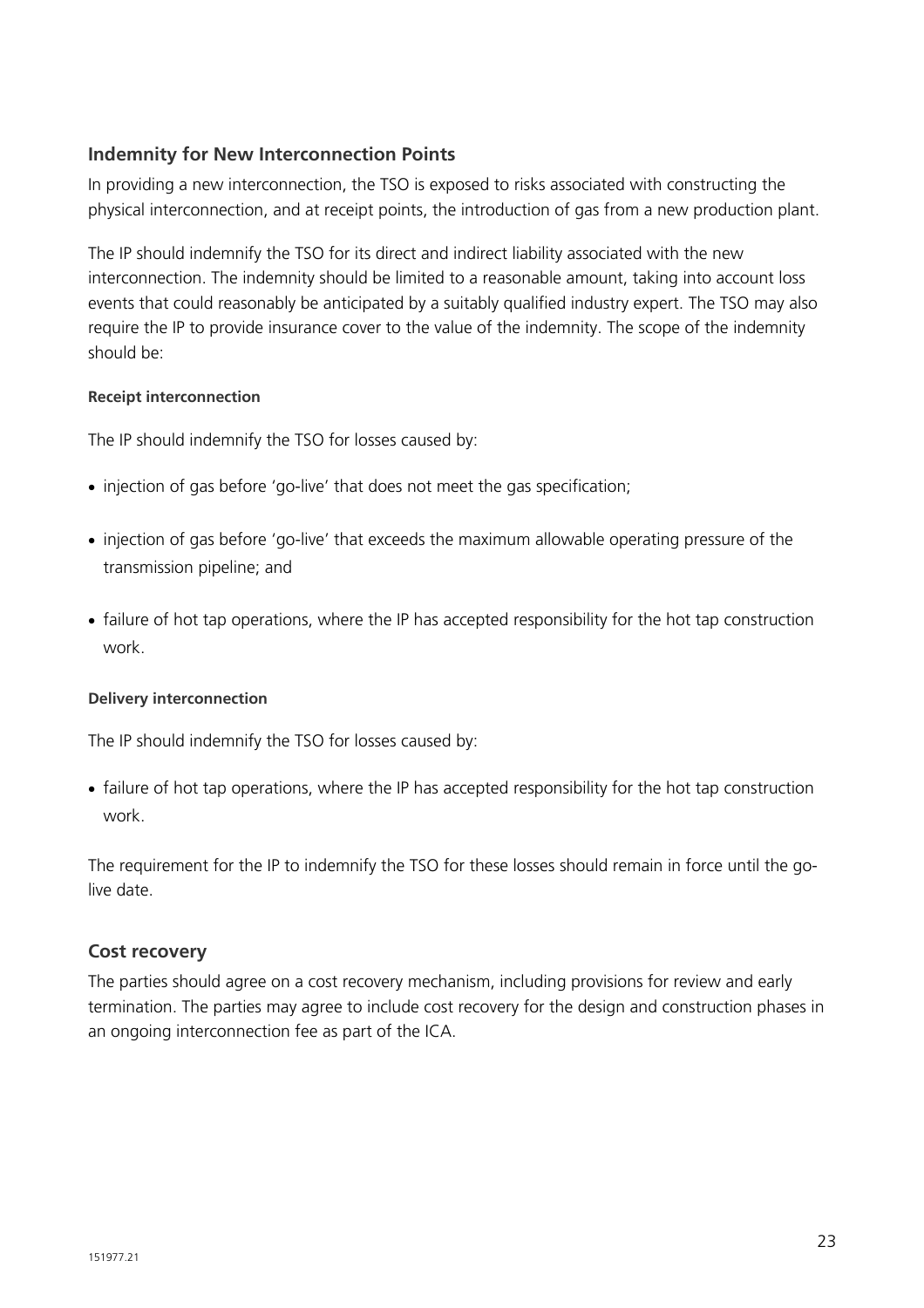#### **6.4 Interconnection Agreement (ICA)**

The following matters should be discussed during ICA negotiations and, where appropriate, covered by the ICA.

#### **Ownership of Assets**

The ownership of interconnection assets should be recorded in the ICA. Generally this will be as agreed during the planning phase (section 5.2). However it might be convenient for one party to own an asset through the Construction phase and then to transfer ownership to the other party once commissioning is complete.

#### **Metering**

The parties should agree who will own the metering facility. Generally accepted practice is for the IP to own receipt point metering, and the TSO to own delivery point metering.

The metering facility owner should be responsible for ensuring the facility is operated and maintained according to the specified standards and best operating practice. The metering facility owner should provide assurance that the metering facility complies with the specified standards, grant reasonable access to the facilities, and provide maintenance and testing records to the other interconnection party. The interconnection party may choose to install a check metering facility. The ICA should set out the circumstances in which check meter measurements take precedence over the meter specified in the ICA.

An International Accreditation New Zealand (IANZ) accredited laboratory should be used to test meters. The ICA should specify the frequency and cost of testing and error correction procedures. The ICA should provide the ability for the party who does not own the metering facility to require reasonable ad-hoc independent testing, at the cost of the non-owner.

#### **Gas Quality**

All gas being transported should comply with the requirements of Gas Specification NZS5442. The MPOC and VTC set out the obligations and liabilities of the parties in respect to gas quality. In addition, the following principles apply in respect of an ICA. (Where there is a contradiction with the relevant provisions of the MPOC or VTC, the provisions of the MPOC or VTC prevail.)

For receipt interconnection points:

• the IP should be responsible for ensuring that the gas meets the requirements of NZS5442 at the interconnection point. The IP should ensure that the design, maintenance, monitoring and testing of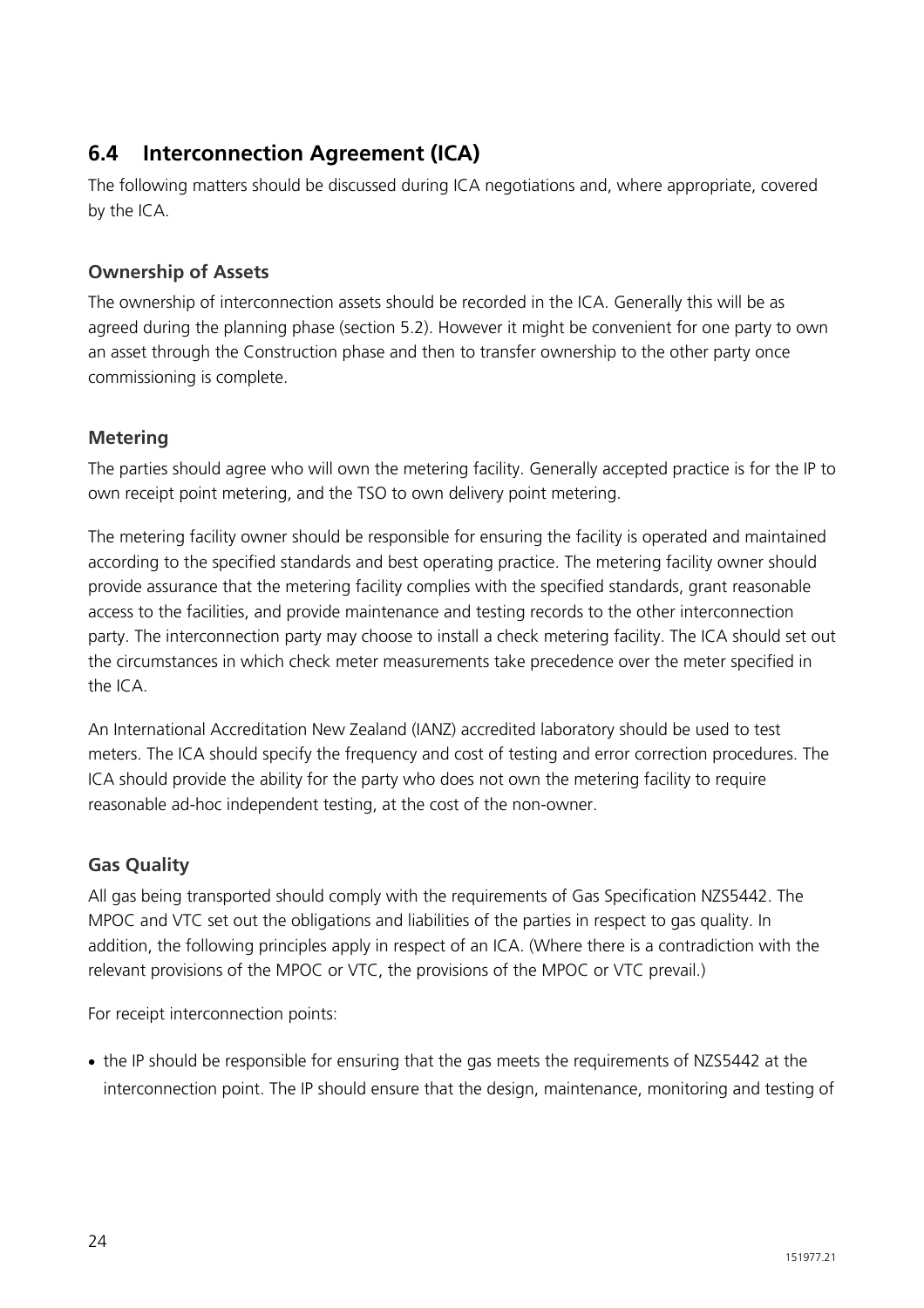the production facility and gas treatment equipment are compatible with the delivery of gas complying with the requirements of NZS5442 at the interconnection point;

- the IP should provide written reports to the TSO, as reasonably requested, to give assurance of compliance with the gas specification;
- the IP should ensure that the TSO is informed at the earliest practicable time of any event that may adversely affect gas quality, pressure, metering accuracy or safety; and
- the IP should indemnify the TSO for direct losses arising from non-compliance with the gas specification (such direct losses may, for example, arise from internal corrosion).

For delivery interconnection points:

- the TSO should be responsible for advising the IP of any event affecting its ability to supply specification gas, or suspected non-compliance with the gas specification due to contaminants, at the earliest practicable time;
- the TSO should be responsible for ensuring that the specification of transported gas is not materially affected by contamination from compressor oil or pipeline detritus. The delivery interconnection equipment will include filtration to ensure that pipeline borne contaminants are removed to a level that complies with NZS5442; and
- the TSO should indemnify the IP against any direct losses directly attributable to pipeline borne contaminants, except where the filtration and liquid removal equipment is owned by the IP.

#### **Odorisation**

The TSO should be responsible for monitoring odorant levels in the transmission system and ensuring delivered gas meets the odorisation standards defined in the Gas Regulations 1993<sup>8</sup>. In the event of non-compliance, the TSO should notify the delivery IP as soon as reasonably practicable.

For receipt interconnection points:

• where the transmission pipeline carries odorised gas, the parties should agree the ownership and location of the odorant injection facility; and

<sup>&</sup>lt;sup>8</sup> Soon to be superseded by the Gas Safety Regulations.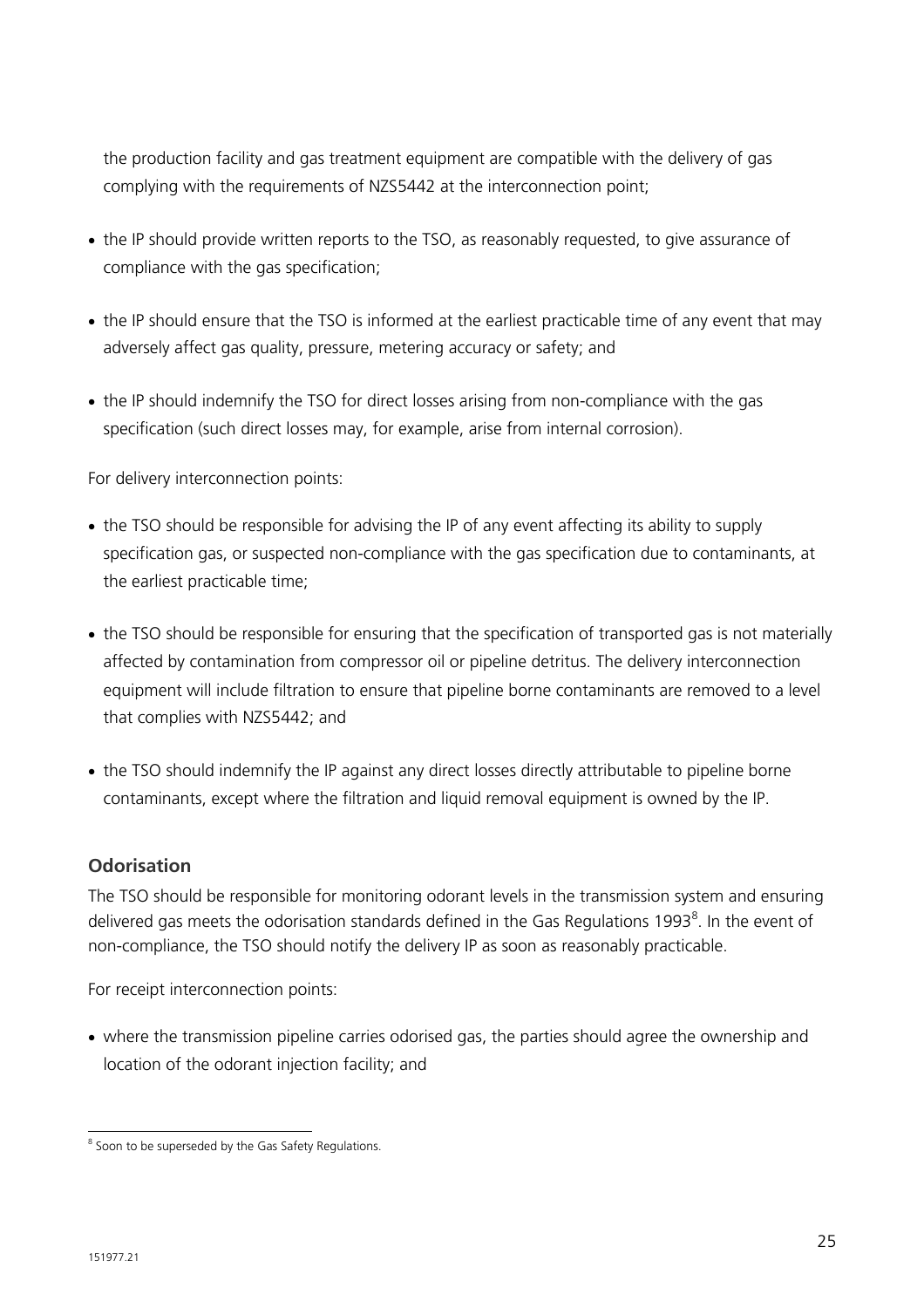• if the IP owns the odorant injection facility, the ICA should record how the IP will provide assurance and reporting to the TSO on the amount of odorant injection.

For delivery interconnection points:

- except in special circumstances<sup>9</sup>, the TSO should be responsible for ensuring that all gas being delivered from the transmission system is odorised according to the odorisation standard; and
- the ICA should record how the TSO will provide assurance and reporting to the IP on the level of odorisation.

#### **Information Transfers**

The parties should agree the points of contact and specific requirements for information flow associated with maintenance, emergencies, metering data and day-to-day operations.

Where the interconnection station is connected to the TSO's SCADA system, the data transferred, signal protocols and other design details should be agreed in the ICA.

#### **Pressure Requirements**

For receipt interconnection points:

- the TSO should specify, in the ICA, the minimum injection pressures that the IP must deliver at the interconnection point. Generally this pressure will be established by the prevailing pipeline pressure;
- the TSO should specify the Maximum Allowable Injection Pressure (MAIP). The MAIP should not exceed the pipeline Maximum Allowable Operating Pressure (MAOP). Where the pipeline has more than one MAOP, the minimum prevailing MAOP should apply unless the sections of pipeline with the lower MAOP rating are adequately protected; and
- the TSO should not unnecessarily restrict the MAIP.

At delivery interconnection points:

• unless otherwise agreed between the parties, the transmission pipeline pressure should be a minimum of 30 bar, and a maximum of the pipeline's MAOP. The ICA should specify these upper and lower pressure limits;

e<br><sup>9</sup> For example, direct supply to a power station.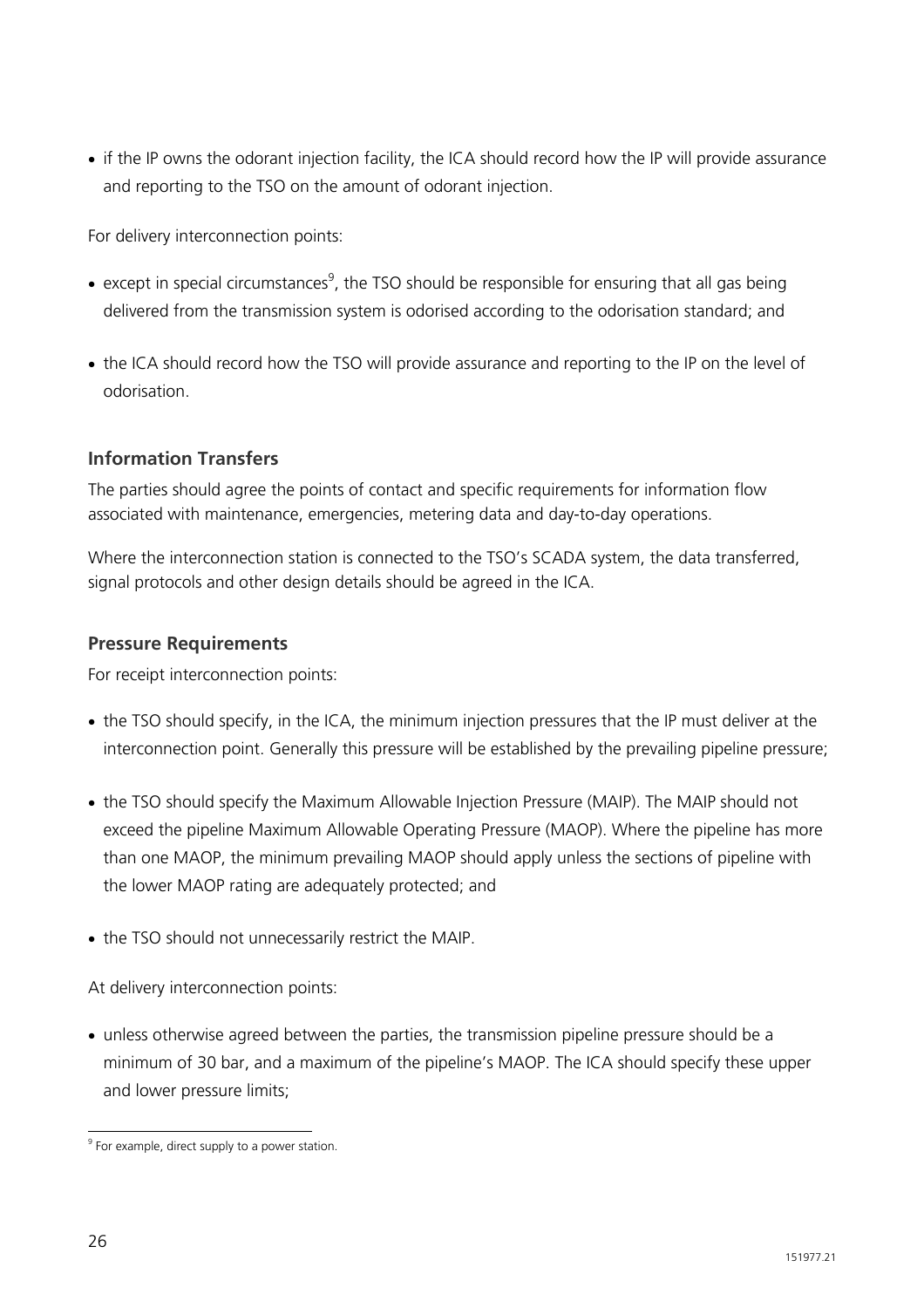- if the TSO is responsible for the pressure reducing station, the operating pressure range for an associated flow range, and the MAOP of downstream equipment, should be specified in the ICA. The TSO should maintain the pressure control and protection equipment and provide assurance to the IP as reasonably requested or documented in the ICA; and
- the TSO should indemnify the IP for direct losses arising from failure to maintain the pressure below the agreed maximum.

#### **Maintenance and Monitoring**

Each party should be responsible for maintaining the equipment it owns. The TSO specified assets should be maintained in accordance with the TSO's standards and specifications, as specified in the ICA. Maintenance and monitoring should also comply with the requirements of the relevant Pipeline Certificate of Compliance.

#### **Emergencies**

During emergencies, the TSO should have access to all interconnection equipment and associated sites for the purpose of monitoring and controlling gas flows at interconnection points.

The TSO, acting as a reasonable and prudent operator (RPO), should be able to isolate the gas flow into or out of the transmission pipeline during a declared emergency or contingency event, including (but not limited to):

- the receipt of non-specification gas;
- exceeding the pipeline MAOP; and
- failure to comply with load shedding instructions.

#### **Modifications**

Modifications to TSO specified assets should be subject to review and approval of the TSO.

Where modifications materially affect the performance or quality of the interconnection equipment, the modification should be subject to review and approval of the other party.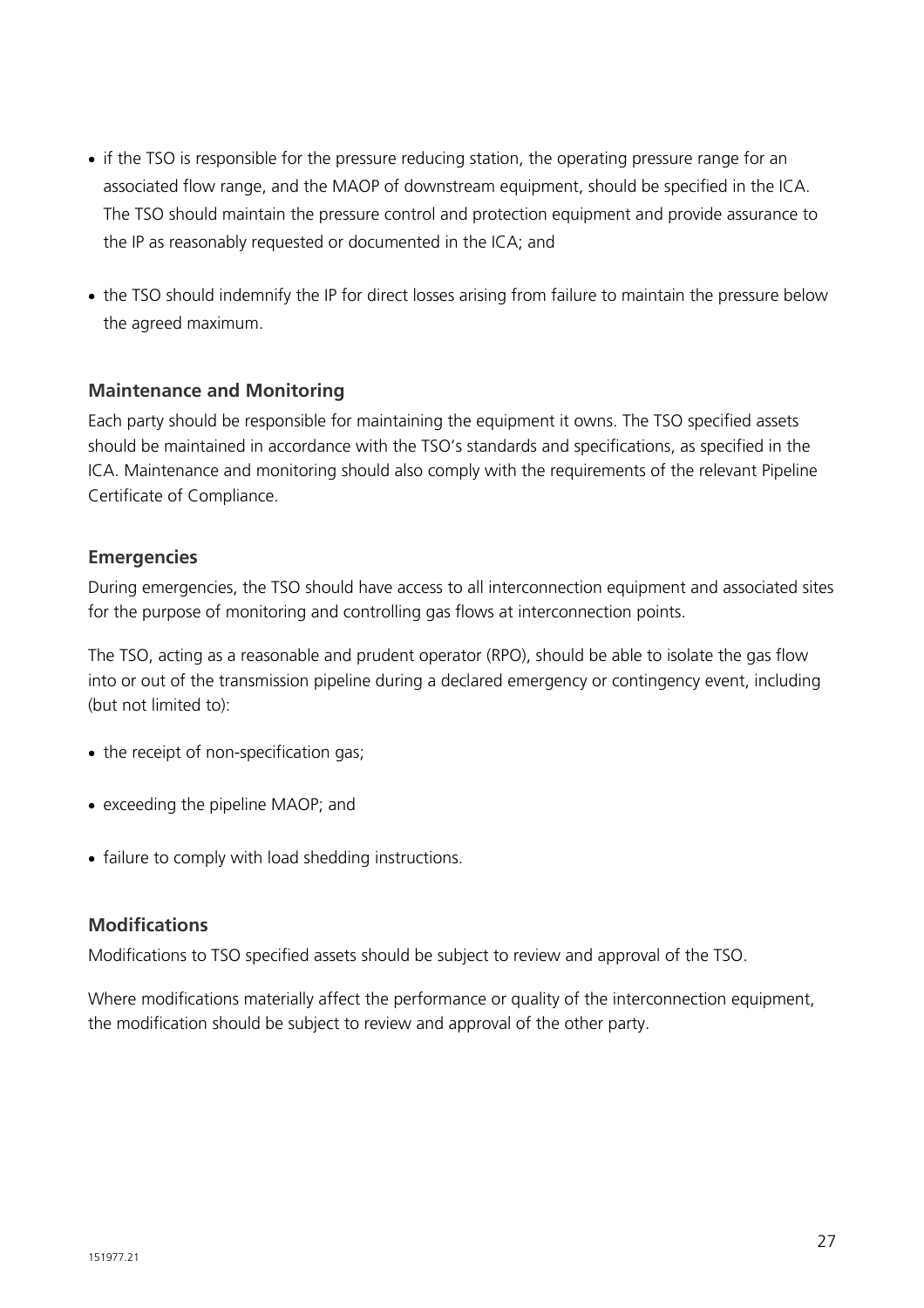#### **Termination and Abandonment**

The ICA should include the abandonment requirements and responsibilities for the interconnection equipment. Abandonment provisions should comply with AS2885 or other standards as agreed with the TSO.

#### **Site Access**

The party responsible for interconnection station security should grant access to the other party, where that other party owns equipment located within the station. Access should be granted for equipment maintenance, monitoring and emergencies, subject to reasonable site safety and access rules and other conditions agreed in the ICA.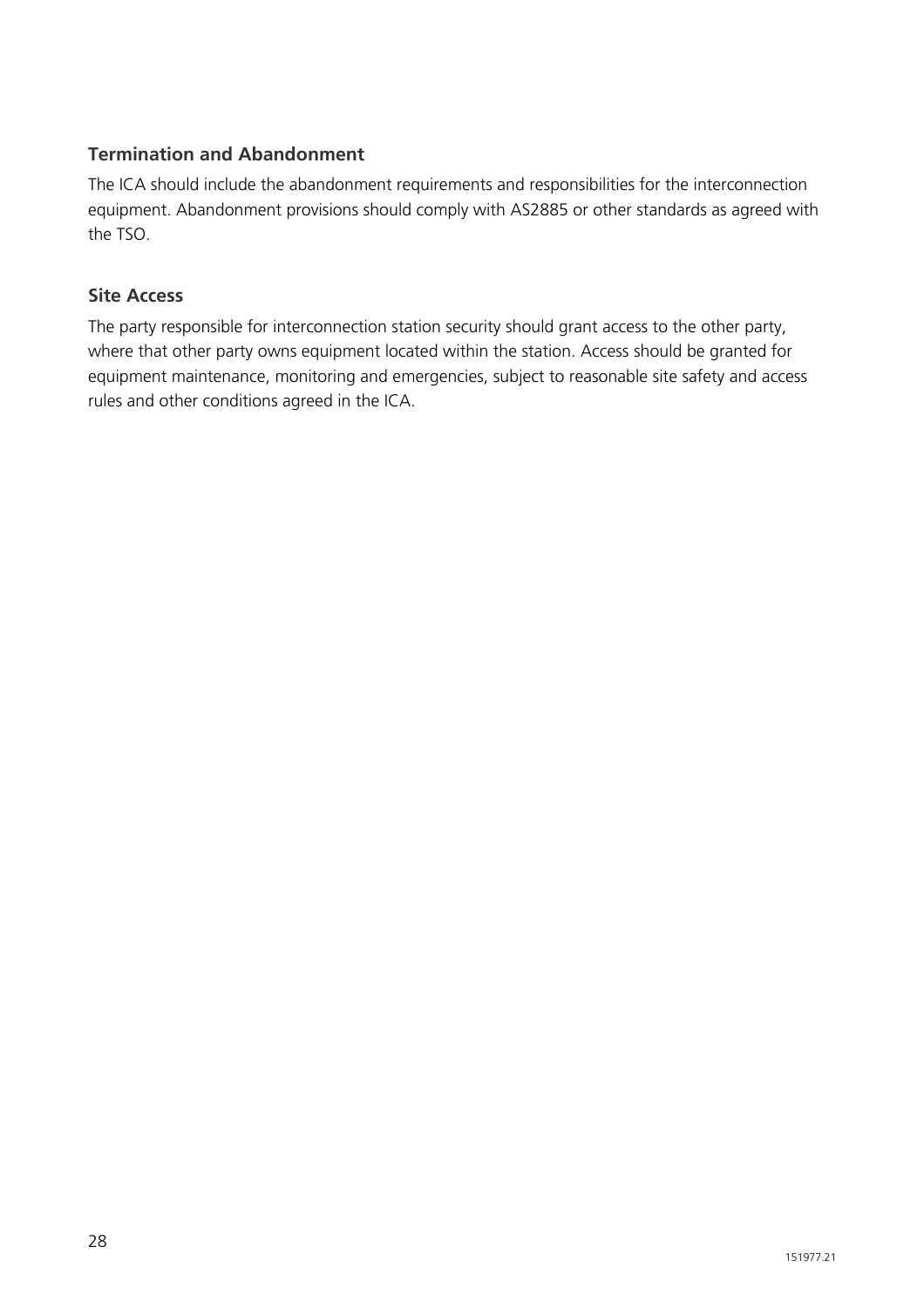

**Figure 7 - Design Phase Process**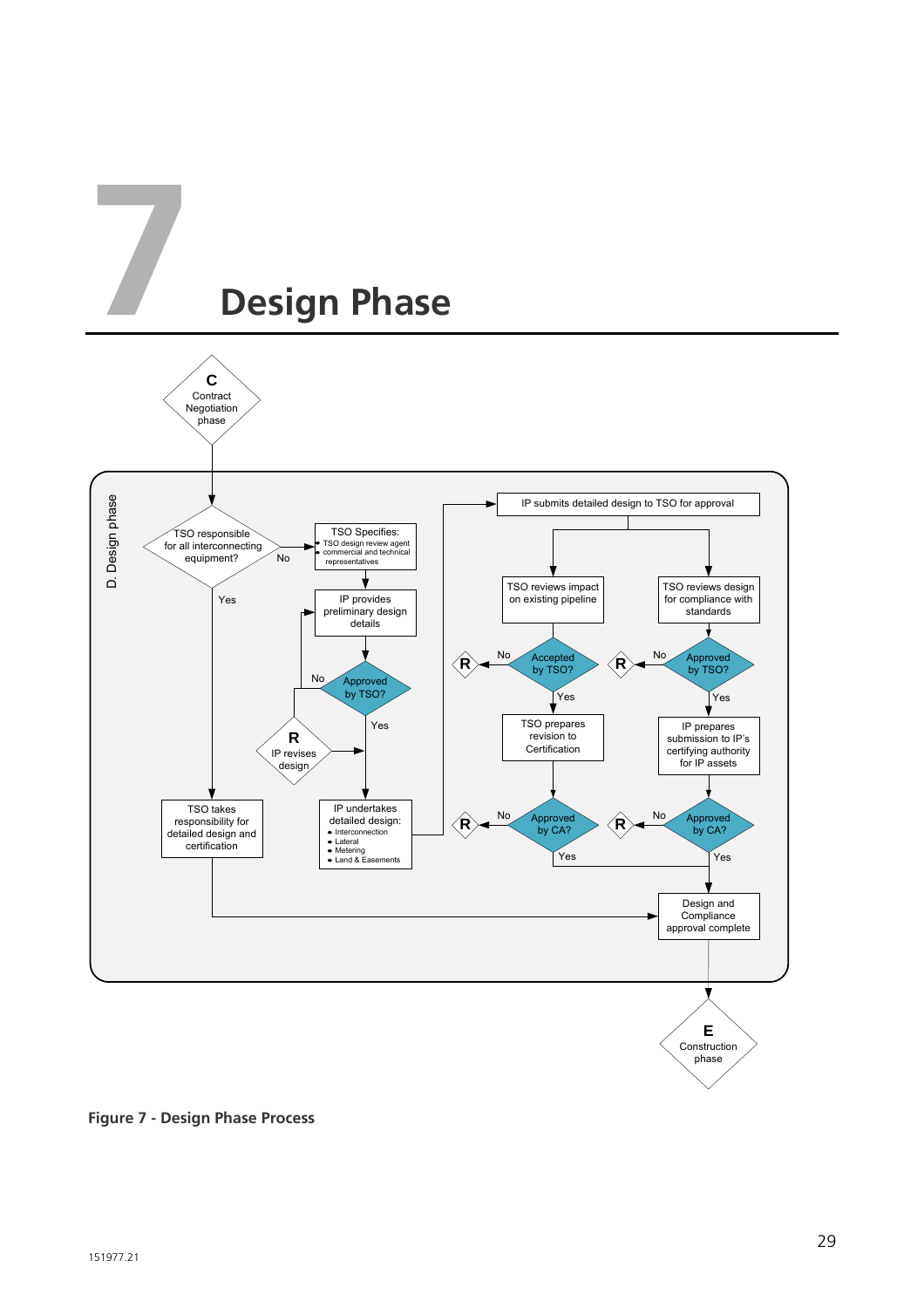#### **7.1 Principles**

The TSO and IP should work cooperatively to develop a design and gather all the information necessary to prepare a revision to the pipeline certificate of fitness.

Unless otherwise agreed:

- each party is responsible for the detailed design and statutory approval of the assets it owns;
- the TSO should also approve the design of the TSO specified assets (see section 3.3); and
- before approving a design, the TSO should consider its effect on the existing transmission pipeline.

#### **7.2 Responsibilities**

Where the TSO is responsible for all interconnection equipment, the technical design, and obtaining the necessary certification, should be entirely the responsibility of the TSO. Otherwise the IP should be responsible for part of the design and certification process. In this case the TSO should specify who it will appoint as the design review agent, and who will represent it in commercial and technical discussions with the IP.

The remainder of this section relates to the situation where the IP is responsible for some or all of the design work.

#### **7.3 Preliminary Technical Design**

To avoid wasted detailed design effort, the IP should submit a preliminary design to the TSO for approval. The preliminary design should include:

- the design parameters (such as pressure ratings and specifications);
- layout drawings showing the relationship of major items of the plant; and
- broad descriptions of the plant items.

#### **7.4 Detailed Technical Design**

Once the preliminary design is approved by the TSO, the IP should complete the detailed design and submit it to the TSO for approval. The detailed technical design should include:

• details of the physical interconnection with the existing pipeline (for example a hot tap);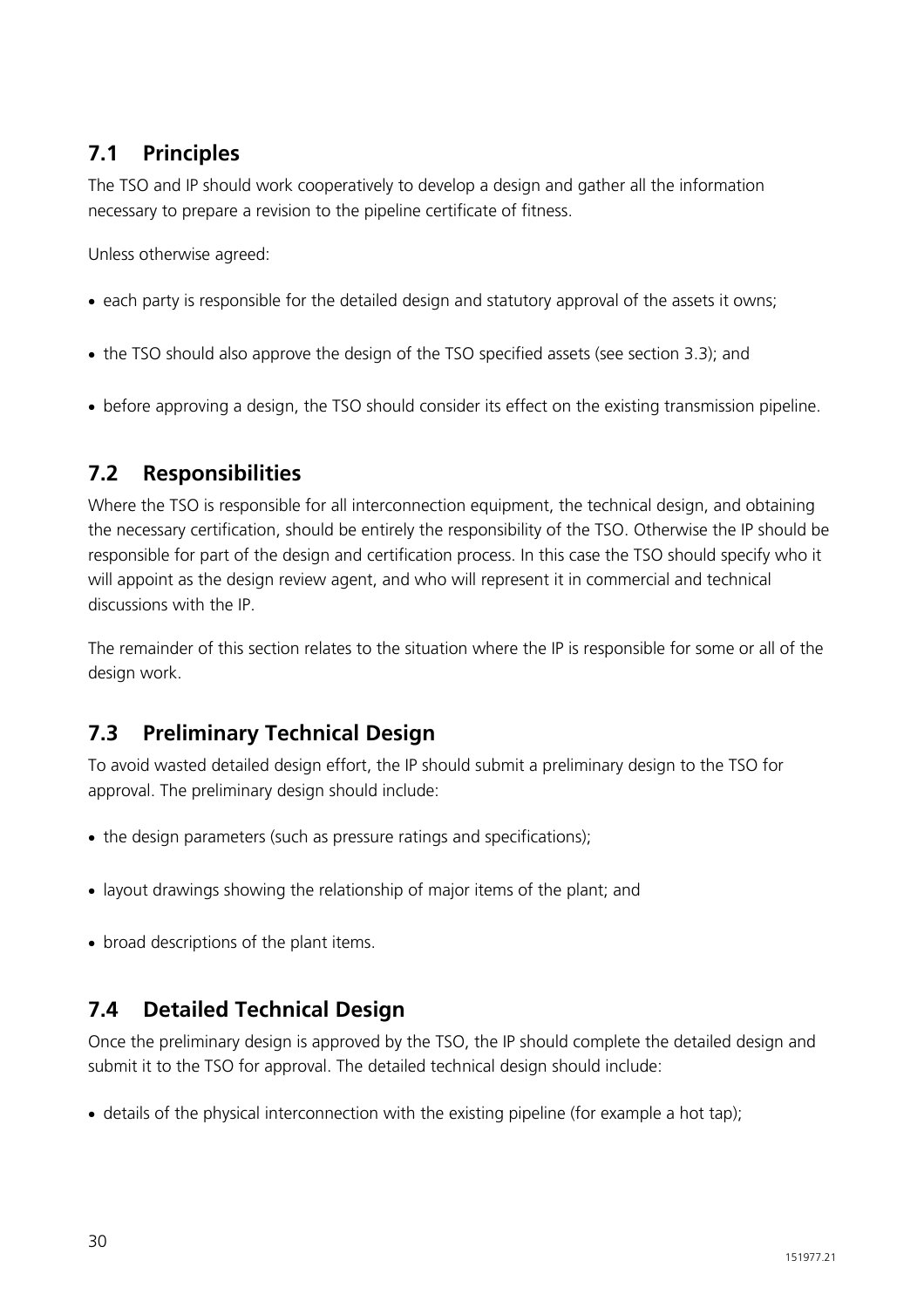- new pipeline lateral design;
- new station design (including for example metering, filtration, and SCADA); and
- land access and easement.

The detailed technical design should require considerable interaction and coordinate between the TSO and IP. These Guidelines do not describe these interactions in detail, except to highlight areas where specific approval points occur.

#### **7.5 Effect on Existing Pipeline**

The TSO should assess the effect of the new interconnection, considering factors such as the risk to the existing pipeline of over-pressure and internal corrosion, the operability of the system, and any new threats to above-ground assets.

Where the new interconnection introduces unacceptable risks to the existing pipeline (as determined by the TSO or the Certifying Authority), the IP should be informed of the required action to remedy the issue.

Where the interconnection is with an 'authorised' pipeline, the TSO should apply for an amendment to the authorisation.

#### **7.6 Physical Interconnection**

The TSO should review and approve the design of the physical interconnection, including the hot tap weld procedure. The TSO should approve the party contracted to perform the interconnection taking into account its experience, qualifications and compliance with the TSO's health and safety rules.

#### **7.7 New Pipeline Lateral**

The TSO should review and approve the design of the interconnecting lateral in respect of the cathodic protection on the transmission pipeline and the route (where it is within 50m of the transmission pipeline).

The owner of the lateral should be responsible for obtaining a certificate of fitness for the lateral and associated equipment.

#### **7.8 Station Design**

The owner of the station should be responsible for both the design of the station and associated equipment, and for obtaining all necessary statutory approvals.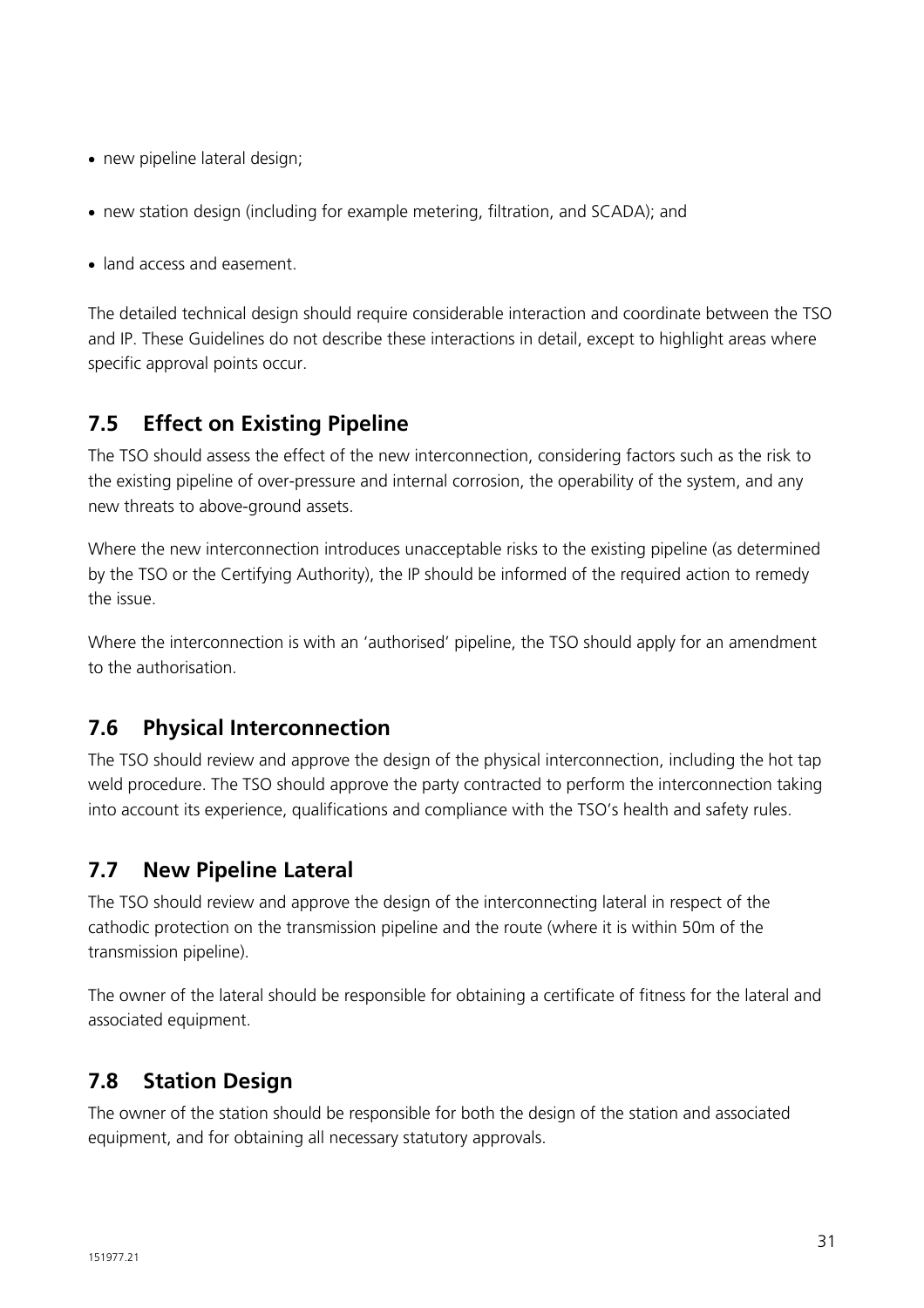The station and associated equipment should be designed to meet the operating requirements specified in the ICA.

TSO specified assets should be designed according to the TSO's published standards unless otherwise agreed. The TSO should review and approve the design of the station in respect of the TSO specified assets.

#### **Pressure Control and Protection**

For a receipt interconnection point:

- the design should prevent the transmission pipeline from exceeding its pressure limit;
- where the pipeline has more than one MAOP, the minimum prevailing MAOP should apply unless the sections of pipeline with the lower MAOP rating are adequately protected;
- pressure control and protection will typically include:
	- a primary pressure control system (for example a compressor pressure control system);
	- $\circ$  a secondary high-pressure safety system to trip and isolate the gas injection; and
	- a high-pressure alarm; and
- the IP should provide details of the over-pressure protection to the TSO for the purpose of assessing the risk of over-pressurisation in the pipeline certification safety review.

For a delivery interconnection point:

- the design should prevent the downstream pipe work and equipment from exceeding its pressure limit;
- the pressure control and protection should comply with the standards applicable to the downstream pipe work (for example NZS5258 for gas distribution networks); and
- the TSO and owner of the downstream equipment should agree the pressure control and protection scheme.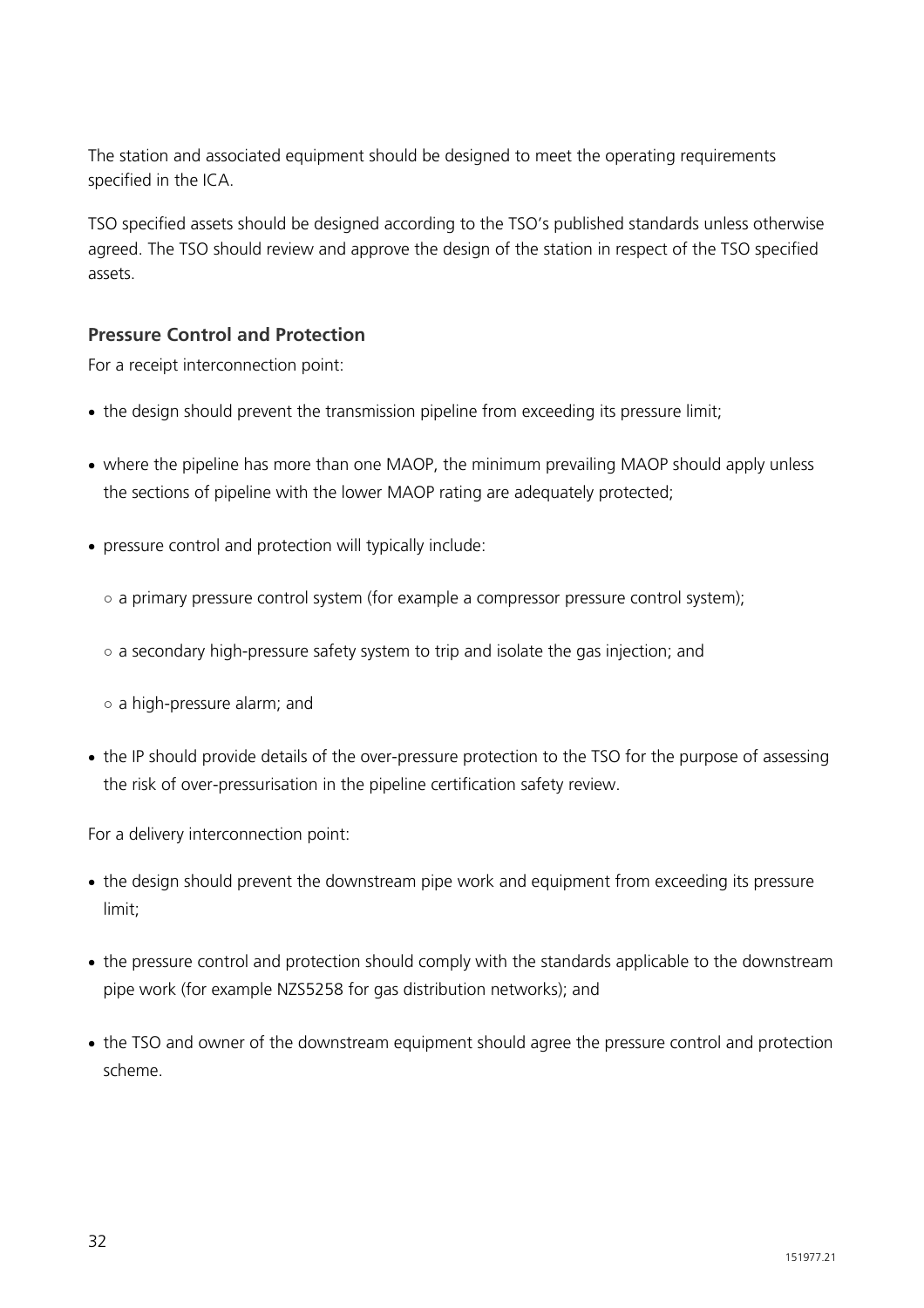#### **Metering**

Metering design should comply with the TSO's published standards unless otherwise agreed with the TSO. Where metering data is collected via a SCADA system, the data provided should comply with the TSO's published standards.

#### **SCADA**

Station data and signals that are to be connected to the SCADA system should be terminated at a signal junction box. Unless otherwise agreed, the TSO should provide the remote telemetry unit. The station design should include provision for housing the remote telemetry unit and provide it with an uninterruptible power supply, as specified in the TSO's published technical standards.

#### **7.9 Land and Easement**

The TSO should amend the easement agreements where necessary to allow interconnection of the IP pipeline lateral.

The owner of each station and pipeline lateral should be responsible for securing land ownership or access rights, and for obtaining any resource or building consents.

#### **7.10 Cost Recovery**

The cost allocation methodology detailed in the ICEA should provide for the IP to reimburse reasonable costs incurred by the TSO. These include costs to review the detailed design, modify the existing pipeline certificate of fitness, obtain authorisation amendments, and costs associated with land and easement changes.

#### **7.11 Design Approval**

The IP should submit for approval design packages for the 'TSO specified assets' that are owned by the IP. To avoid doubt, this includes assets that will be transferred to the TSO upon completion of commissioning.

The IP may provide a single design package or sub-packages, provided that the sub-packages can reasonably be assessed on a stand-alone basis.

The TSO should prepare a report giving either approval, subject to conditions, or rejection including details of design aspects that do not meet the specified standards within 25 business days of receipt of design packages.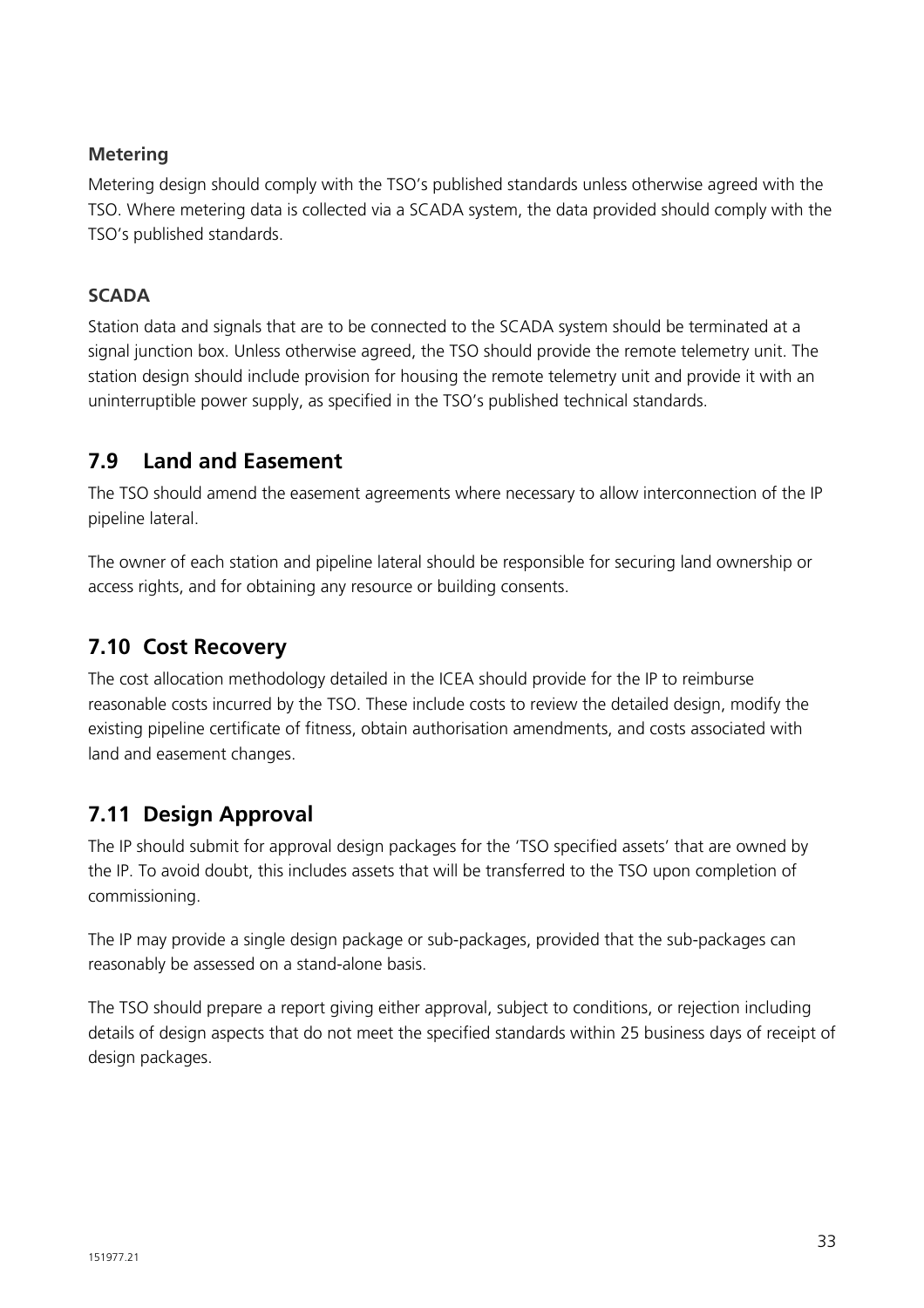Where the design is not approved, the IP should provide additional information or revised design packages to the TSO as appropriate. The TSO should reissue its approval report within 15 days of receiving the complete revised design package.

Each equipment owner is responsible for obtaining approval from the relevant Certifying Authority for its equipment.

#### **7.12 OATIS Design Data**

The owner of the station should provide the information, as required by the System Operator, to enable the interconnection point to be mapped into OATIS.

#### **7.13 Disputes**

If the TSO does not approve the detailed design, the IP should be notified of the reasons for this decision. If the reason for rejection is disputed, the IP should be able to initiate the dispute resolution process.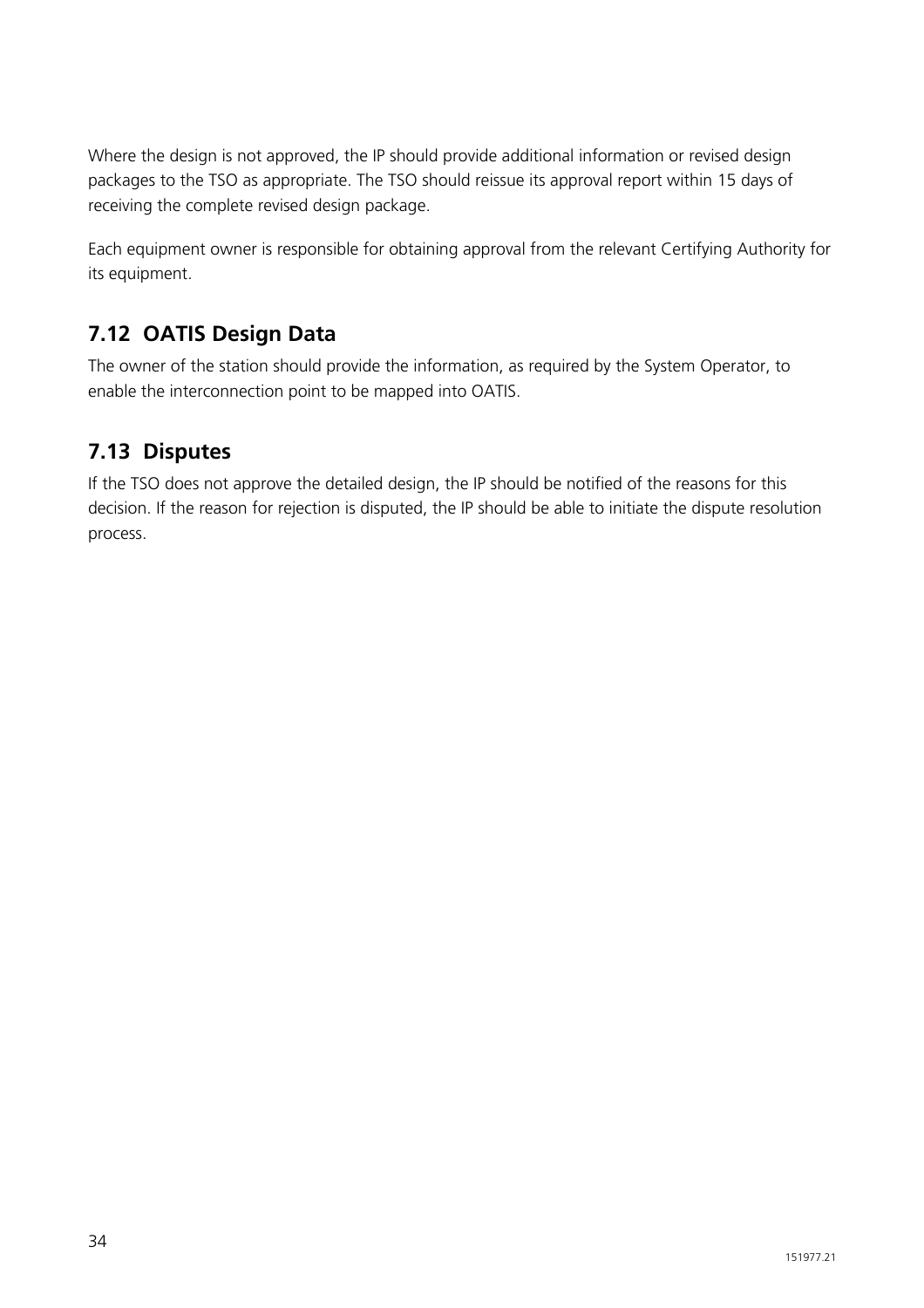



**Figure 8 - Construction Phase Process**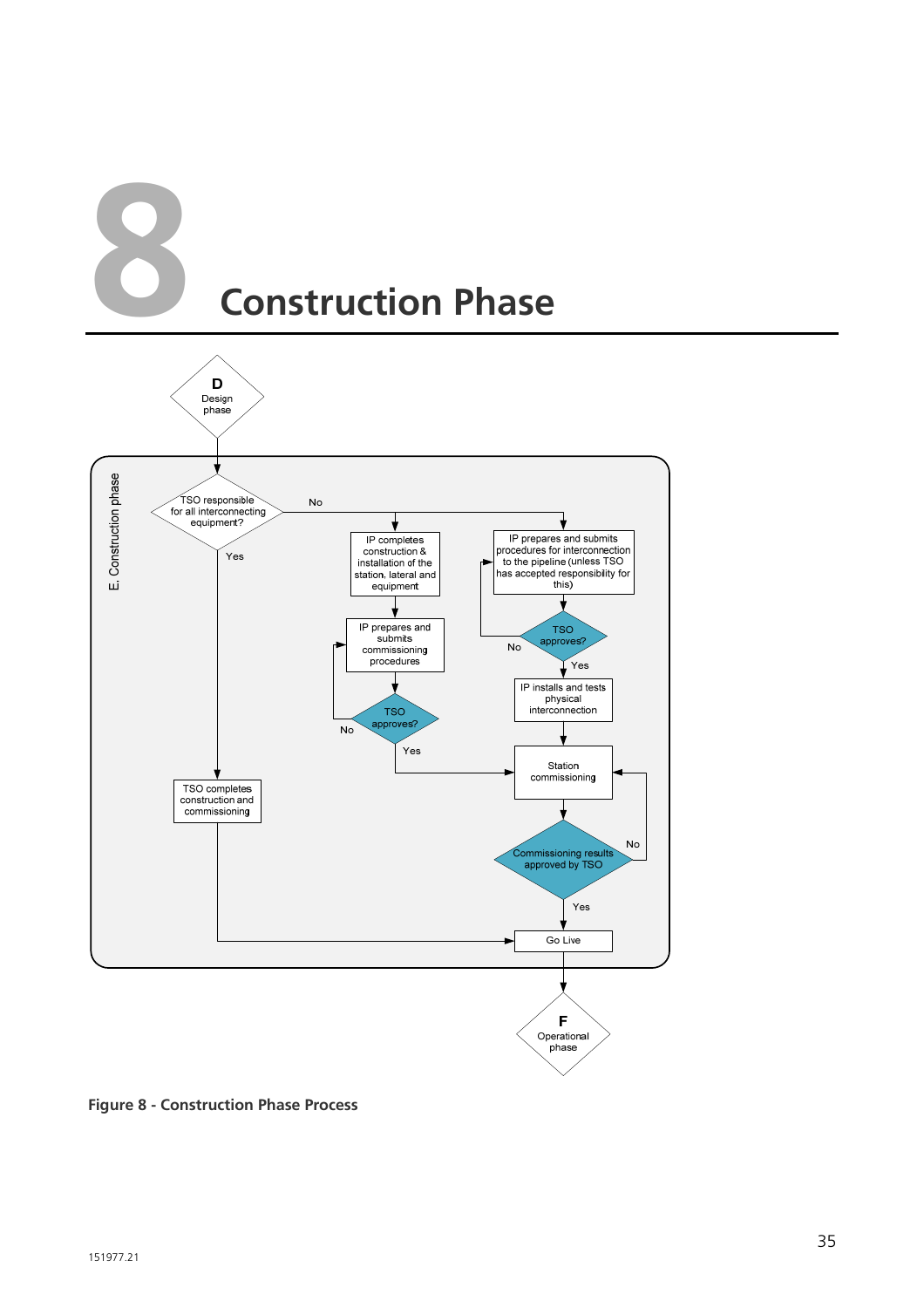#### **8.1 Prerequisites to Beginning Construction**

Construction of the TSO specified assets may not begin until the Certifying Authority and the TSO have approved the design.

Construction of other equipment should begin once the Certifying Authority has given its approval to the design of that equipment.

Where the IP is responsible for TSO specified assets, the IP should agree with the TSO when the TSO should inspect those assets, and the consequences of the TSO deciding that they do not meet its requirements.

#### **8.2 Transmission Lateral**

Where the IP is responsible for constructing the interconnecting transmission lateral, work carried out on the transmission pipeline easement should be, with the approval of the TSO, subject to the TSO's easement arrangements.

The transmission lateral should be cleaned according to recognised pipeline construction standards before the pipeline is put into service. The TSO should have the right to inspect the pipeline cleanliness through, for example, inspection of the cleaning pig runs.

#### **8.3 Hot tap Connection**

The IP should provide a hot tap connection procedure and a work plan to the TSO for approval. All work within the pipeline easement will be subject to the TSO's access rules. The TSO will approve the contractor responsible for installing the hot tap. The TSO's Pipeline Manager<sup>10</sup> should have ultimate authority and responsibility for work on the pipeline.

Notice of any hot tap work should be given to the System Operator at least one month before the work starts.

The party responsible for the hot tap should advise the Certifying Authority of the work plan, arrange any consents, and witness tests.

Where the hot tap is installed before the commissioning of other interconnection equipment, a spectacle blind should be installed at the primary isolation valve until the final commissioning is ready to proceed.

 $\overline{a}$ <sup>10</sup> As defined in the H&S in Employment Regulations (Pipelines) 1999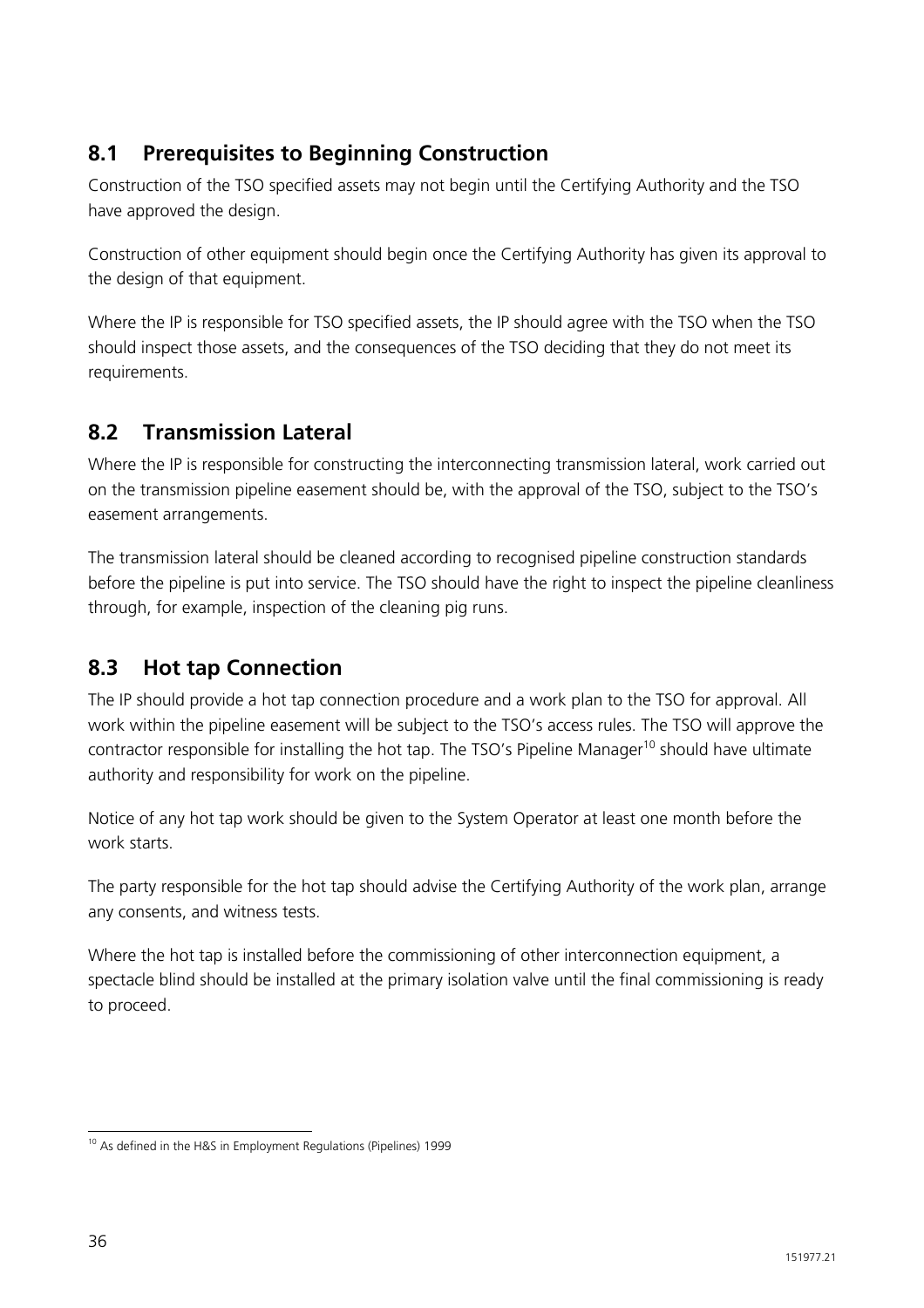#### **8.4 Station Construction**

Where the IP is responsible for constructing the interconnection station, it should provide access to the construction site on reasonable notice so that the TSO is able to undertake site construction inspections at agreed hold points for the TSO specified assets.

#### **8.5 SCADA**

Where the station is connected to the SCADA system, the IP will co-ordinate with the TSO and facilitate access for the TSO to install and terminate the SCADA remote telemetry unit.

#### **8.6 Testing and Commissioning**

Each party should be responsible for the testing, calibration and commissioning of its assets. Testing and calibration will comply with the standards specified by the pipeline certificate of fitness and recognised industry standards. Where the IP owns 'TSO specified assets', the IP will prepare commissioning procedures according to the TSO's standards, and submit these to the TSO for approval.

The primary isolation valve should be controlled by the TSO and will remain closed until the TSO is satisfied that all necessary commissioning tests have been completed and approval has been obtained from the System Operator.

Once the primary isolation valve has been opened, the interconnection equipment is deemed to be live and subject to the requirements of the TSO's permit to work system.

Any gas injected or withdrawn from the pipeline during commissioning should be subject to the requirements of the MPOC or VTC (as applicable) and should be metered.

#### **SCADA Data**

All SCADA signals will be tested between the field remote telemetry unit and the TSO's SCADA (or other telemetry system) to the satisfaction and approval of the TSO.

#### **8.7 Final Approval**

Following the successful completion of all commissioning and testing to the satisfaction of the TSO and IP, and receipt of all necessary statutory approvals, the TSO will notify the System Operator in writing that the interconnection point is ready for operation.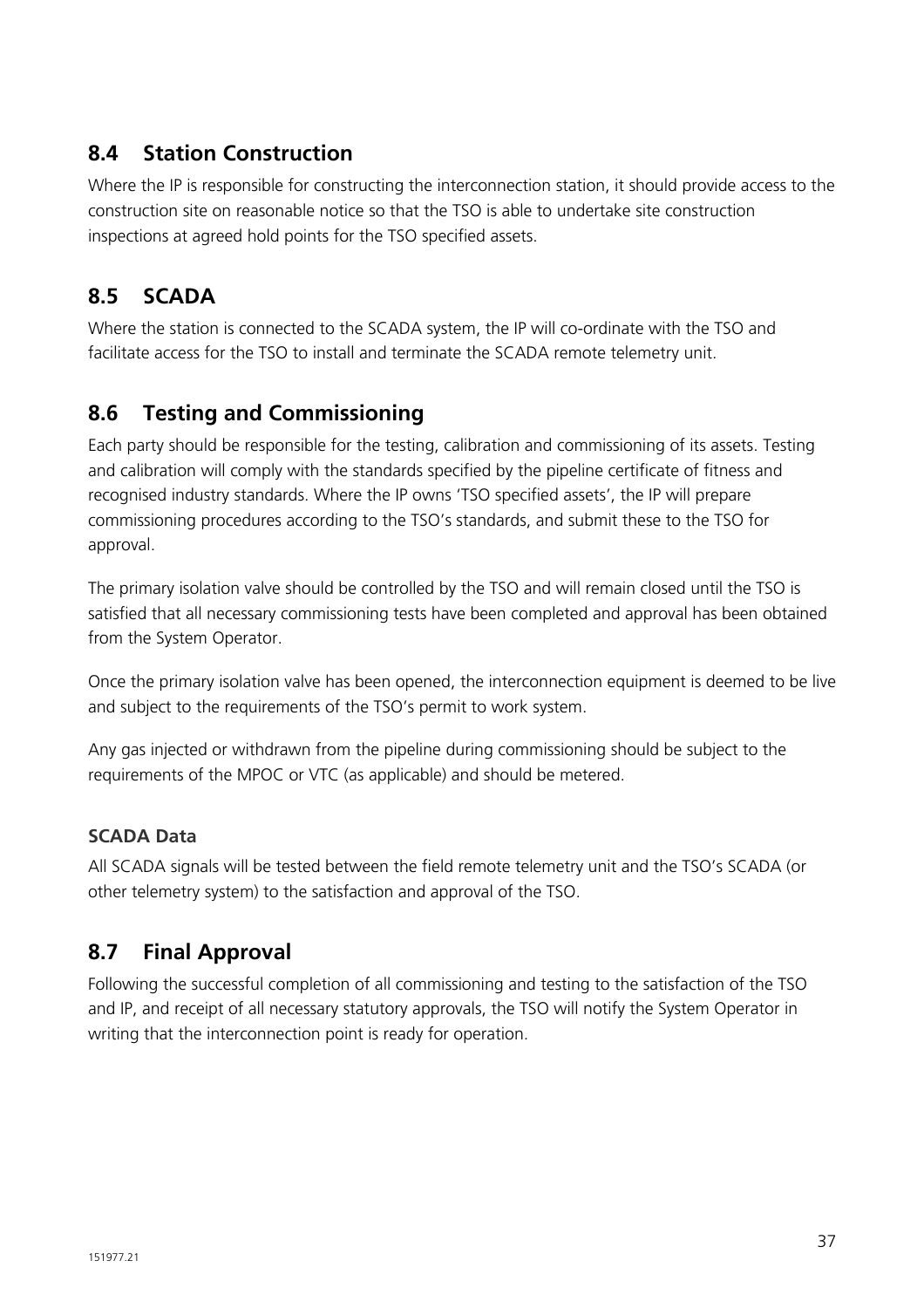#### **8.8 Records and Information**

The IP will provide the TSO with copies of the certificate of fitness for all interconnection equipment owned by the IP.

Where assets are transferred to the TSO, the IP will supply the TSO with a complete design and quality assurance dossier.

The TSO will provide written approval to the System Operator advising it that the interconnection point is operational. The System Operator will upload the relevant data into OATIS.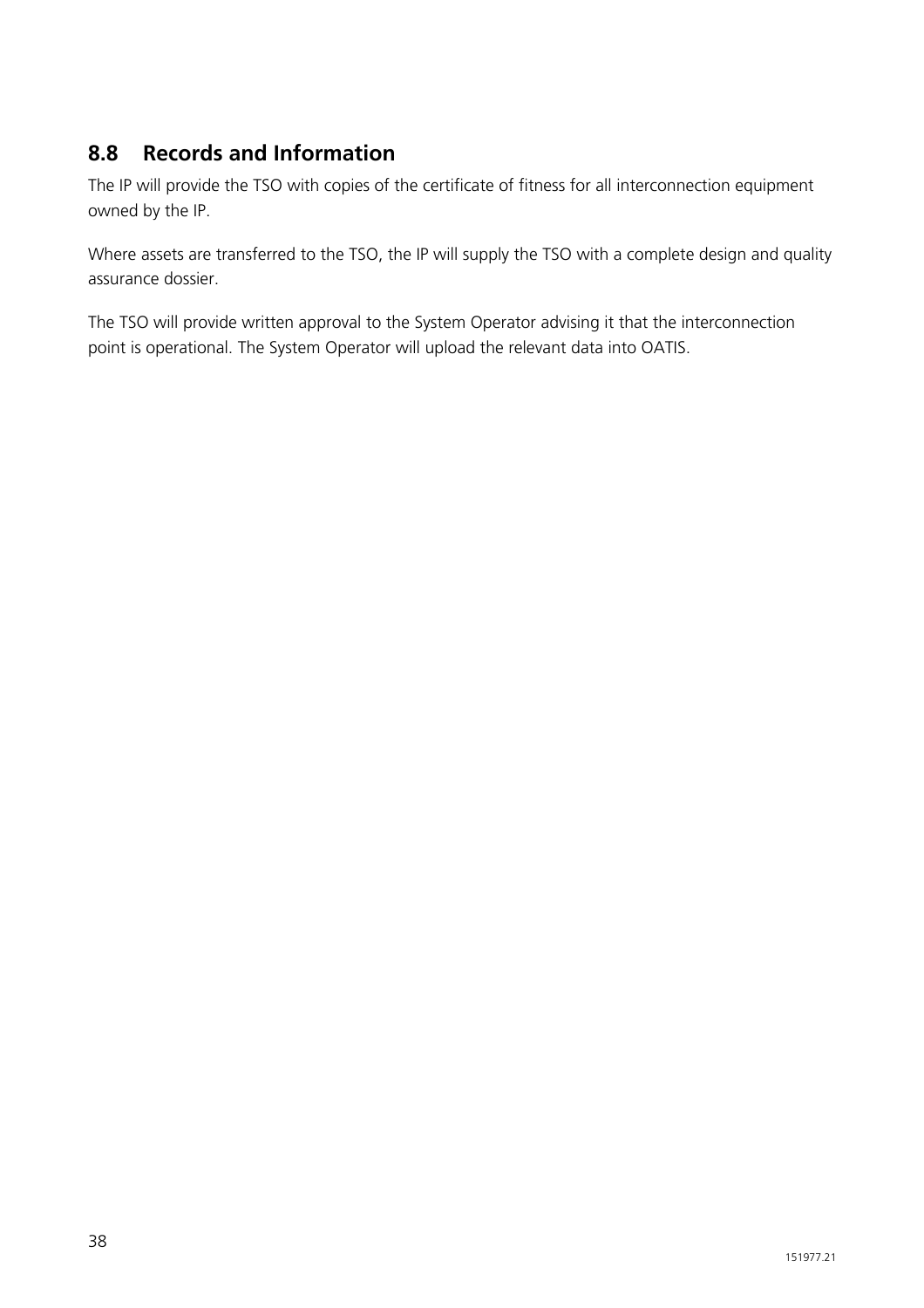### **Appendix A Documentation**

#### **Interconnection Policy**

An interconnection policy should include:

#### **Process description:**

- a) a description of the process an IP must follow to make a request for a new interconnection service or an enhancement to an existing interconnection service;
- b) an indicative timeframe within which requests are expected to be processed by the TSO, including any interim steps in the request process;
- c) a description of how the TSO will negotiate with the IP to provide part of the requested interconnection service or an alternative interconnection service if the TSO determines that it is unable to provide the requested interconnection service; and
- d) circumstances where the ICA and transportation arrangements shall be negotiated at the same time;

#### **Information:**

- e) a full list of the information which an IP must supply with its service application;
- f) a full list of the information that the IP and the TSO are required to provide to each other in the course of the interconnection process and how the TSO will adjust the timeframes where either party is unable to provide that information within the prescribed timeframes;

#### **Pro-forma contracts:**

- g) links to standard contracts relevant to interconnection, including:
	- i. Interconnection Establishment Agreement (ICEA); and
	- ii. Interconnection Agreement (ICA);

#### **Relevant policies and standards:**

- h) general policies relating to interconnection matters, including:
	- i. the use of existing interconnection points;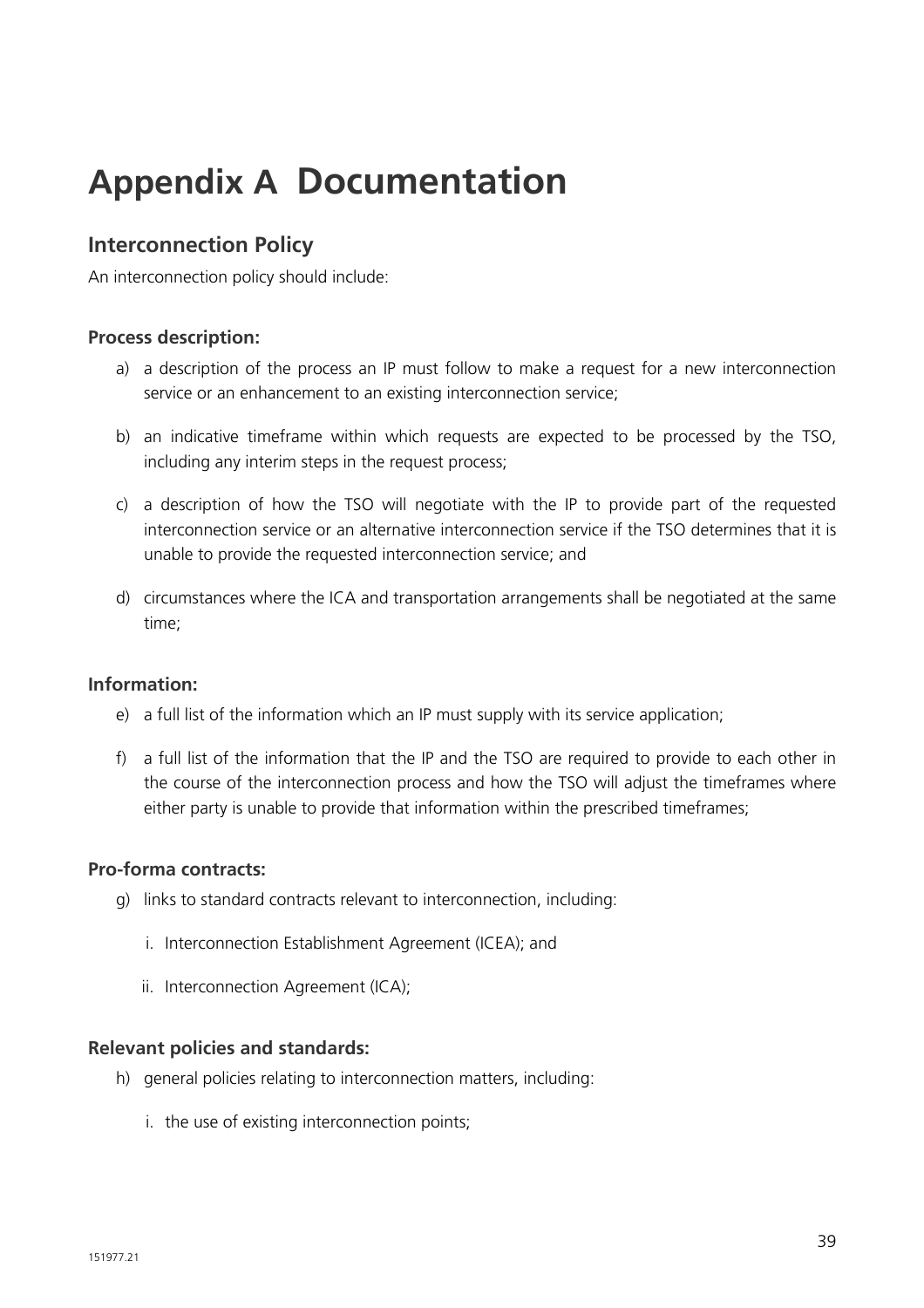- ii. equipment ownership and ownership transfer; and
- iii. other relevant policy matters;
- i) links to other policies and technical standards relevant to interconnection, including:
	- i. pricing policy;
	- ii. list of TSO-specified assets; and
	- iii. technical standards;

#### **Commercial prerequisites:**

- j) a description of any commercial requirements that the IP is required to fulfill before acceptance of a request for access, including a description of how the TSO will assess that these requirements have been satisfied, including:
	- i. prudential requirements;
	- ii. bond requirements; and
	- iii. other requirements;

#### **Dispute resolution:**

k) a description of the process for resolving disputes arising out of any negotiation; and

#### **Technical review principles:**

l) a description of the process and principles that will be used to assess the technical acceptability of an interconnection application.

#### **Interconnection Establishment Agreement (ICEA)**

An ICEA should include:

#### **Scope of work:**

- a) demarcation and responsibility for each party;
- b) agreed contacts and roles;
- c) milestones, approval and hold points;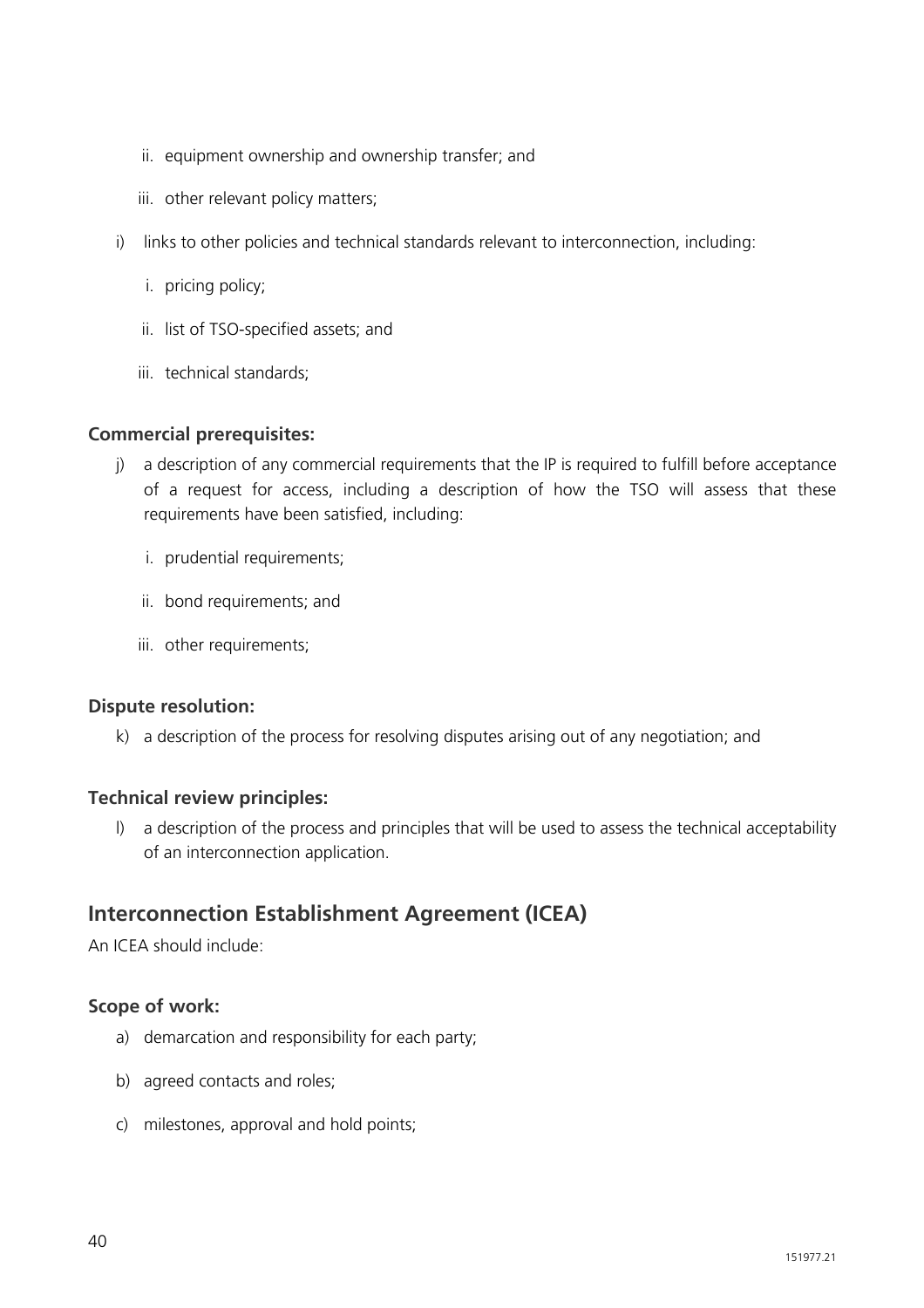- d) the principal contractors and their authorised agents;
- e) the Certifying Authority or authorities;
- f) timetable for completing each stage;

#### **Standards and specification:**

- g) reference to the TSO's published standards and any other applicable standards and specifications;
- h) any agreed variations from the TSO's published standards;
- i) the Certifying Authority or authorities to be used;

#### **Commercial provisions in respect of the design, construction and commissioning relating to:**

- j) insurance;
- k) liabilities and indemnities;
- l) bonds;
- m) guarantees;
- n) cost recovery mechanism;
- o) provisions for transfer of ownership (if any);
- p) payment terms;
- q) co-ordination of contractors services;
- r) access to property;
- s) records; and
- t) dispute resolution process.

The provisions of the ICEA may be incorporated into the ICA.

#### **Interconnection Agreement (ICA)**

An ICA should include: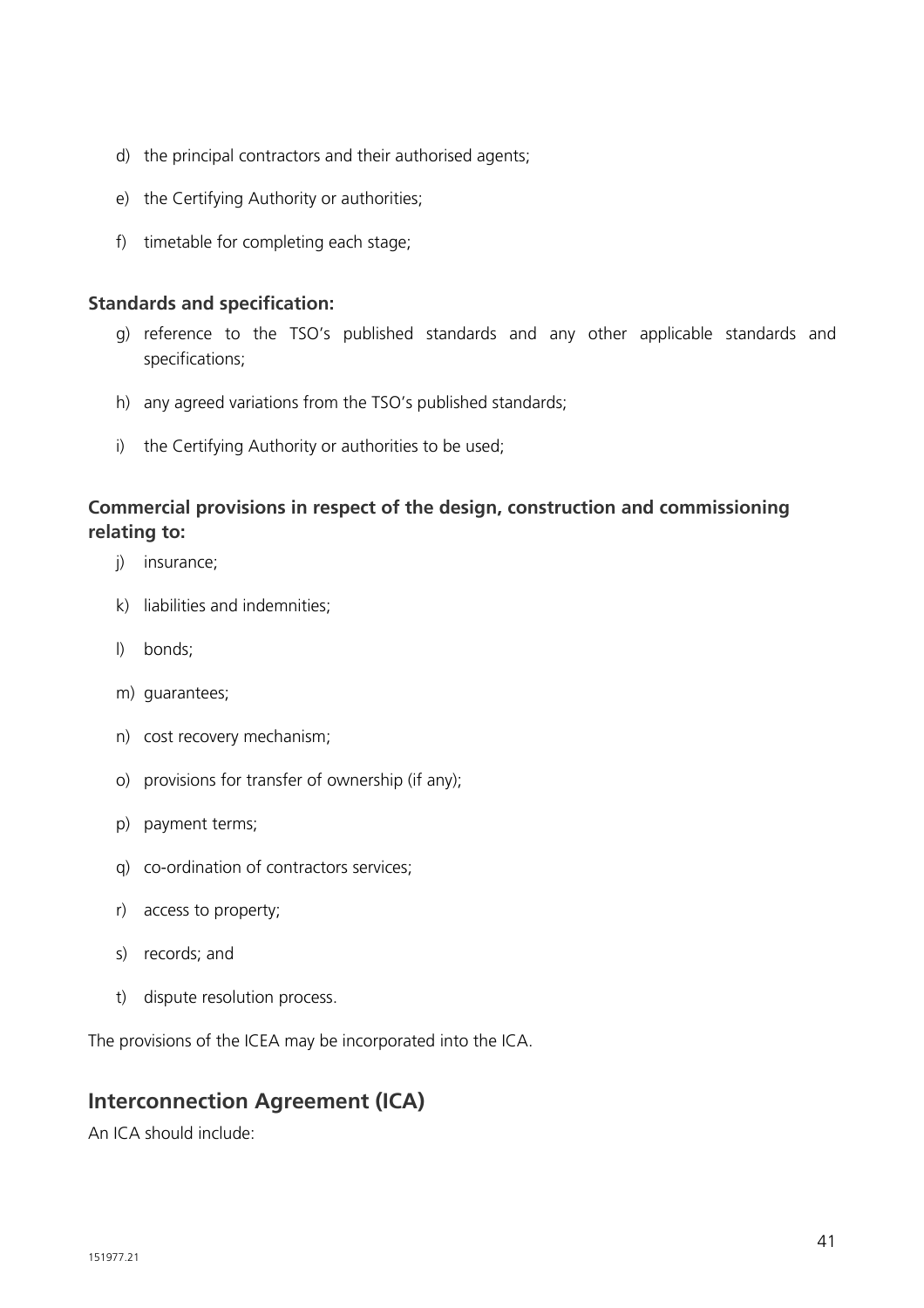#### **Commercial terms and conditions**:

- a) contract period;
- b) prices;
- c) identification of gas custody transfer points;
- d) asset ownership demarcation;
- e) interruptions, emergencies and curtailments;
- f) confidentiality requirements;
- g) force majeure;
- h) liabilities and indemnities;
- i) prudential requirements;
- j) land ownership, easement and access rights;
- k) termination of contract and abandonment;
- l) dispute resolution;
- m) metering standards and testing;

#### **Performance standards and specifications:**

- n) maximum injection or delivery rates;
- o) injection or delivery pressure ranges;
- p) gas specification;
- q) standards and specifications for equipment operation, maintenance and testing;
- r) standards and specifications for metering operation, maintenance and testing;
- s) odorisation responsibilities and specifications;
- t) monitoring, reporting and assurance requirements;
- u) access to and control of equipment; and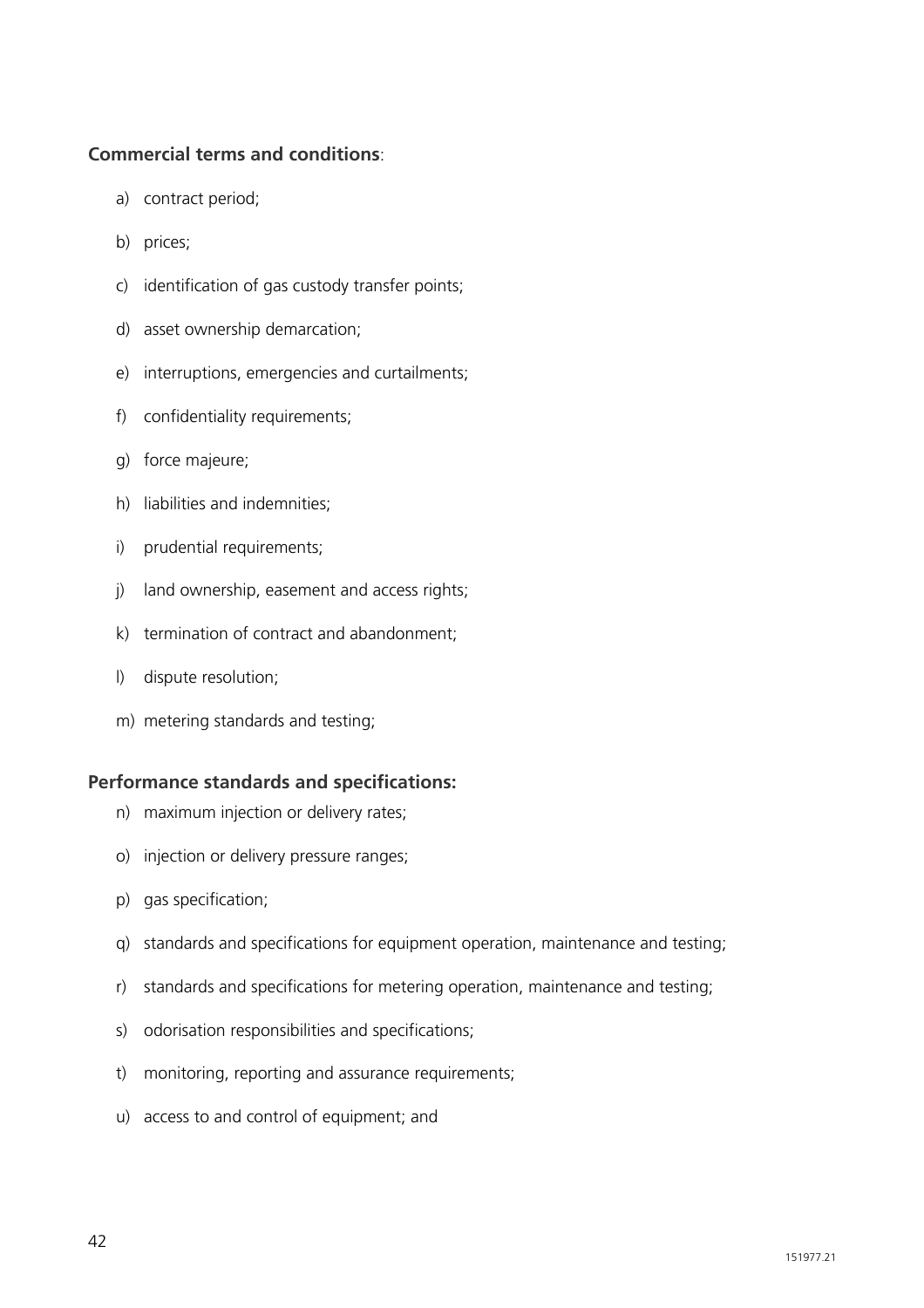v) data transfer requirements, including SCADA.

#### **Technical Standards**

Each TSO should publish minimum technical standards for the 'TSO specified assets'. The standards should reflect current best industry practice and should specify the:

- a) design, construction, operating, maintenance and testing requirements;
- b) information required for pipeline certification pursuant to the HSE (Pipeline) Regulations 1999;
- c) hot tap design and installation requirements;
- d) health and safety rules;
- e) excavation safety rules;
- f) cathodic and other corrosion protection requirements;
- g) control and instrumentation requirements;
- h) SCADA signals and interface point;
- i) maximum allowable operating pressure for the transmission pipeline;
- j) hazardous area requirements;
- k) site access, security and signage requirements;
- l) filtration;
- m) pressure control requirements;
- n) levels of redundancy and back-up systems;
- o) temperature lower limits;
- p) qualifications of construction and testing personnel;

For receipt interconnections, the standards should also specify:

- q) filtration and liquid separation requirements;
- r) pressure control and monitoring requirements;
- s) over pressure protection system requirements; and